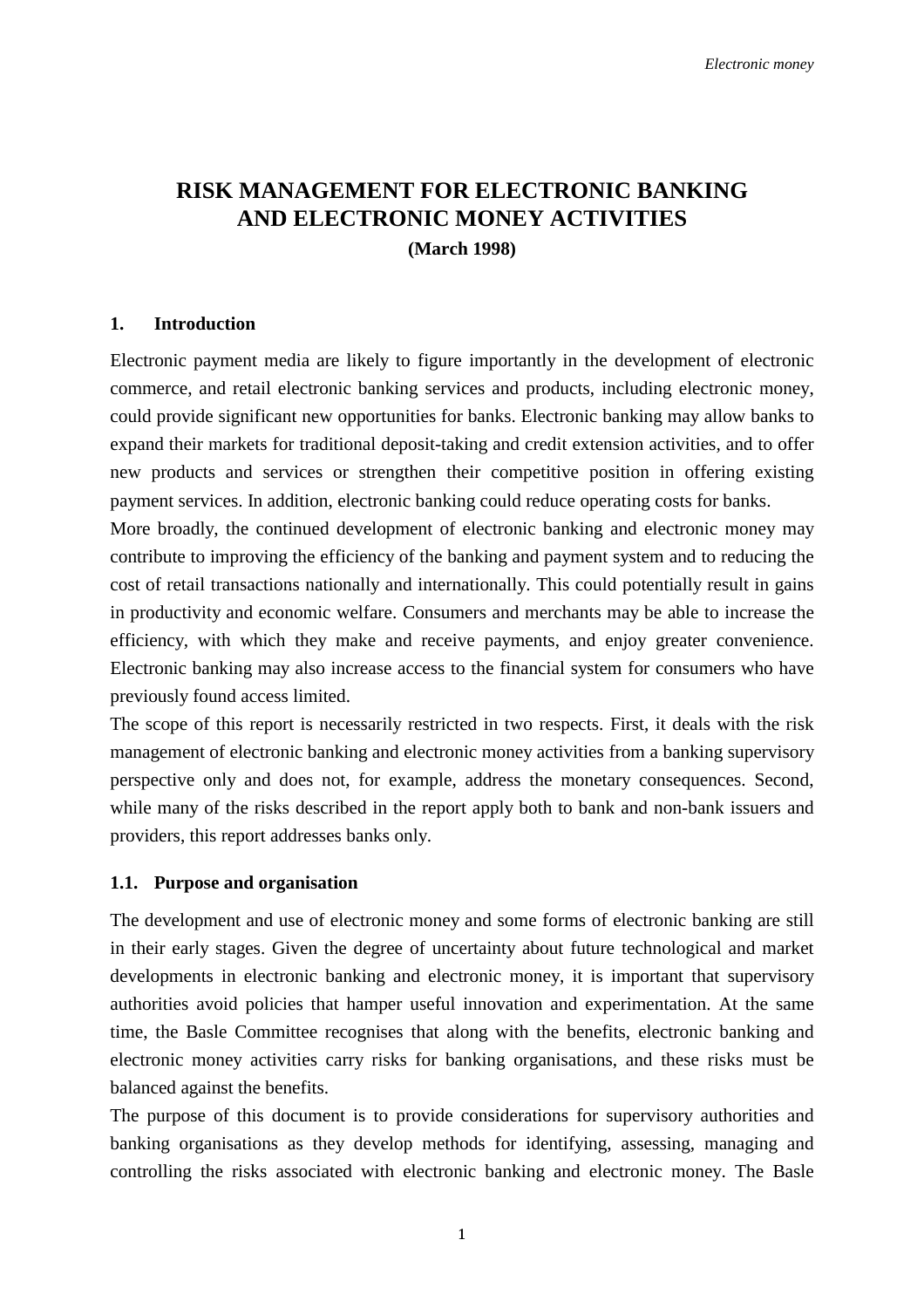Committee regards the document as an initial step in an ongoing review and discussion of supervisory issues and responses related to technological advances in electronic retail products and services.

The Basle Committee is distributing this document to supervisors worldwide with the expectation that it will facilitate development of appropriate supervisory approaches to the management of risks in electronic banking and electronic money activities. Supervisors may wish to circulate the document to the institutions under their jurisdiction.

The discussion is general in nature because the technology for electronic banking and electronic money is changing rapidly, and products and services in the future may be very different from those available today. At this relatively early stage in the development of some electronic banking and electronic money activities, many aspects of risks are neither fully discernible nor readily measurable. A premature regulatory approach would run the risk of stifling innovation and creativity in these areas. Therefore, supervisors should encourage banks to develop a risk management process rigorous and comprehensive enough to deal with known material risks, and flexible enough to accommodate changes in the type and intensity of material risks associated with their electronic banking and electronic money activities. The risk management process can be effective only if it is constantly evolving.

The remainder of this document is organised as follows. The next section of the Introduction presents definitions of electronic banking and electronic money, and refers to key roles banks can play as participants in electronic money activities. Section II identifies risks that banks may face in electronic banking and electronic money. The identification and analysis of risks does not aim to be exhaustive; rather, the discussion is intended to be illustrative of the types of problems banks may face. Among these, analysis suggests that operational, reputational, and legal risk may be more likely to arise.1

As the development of electronic banking and electronic money progresses, interaction between banks and their customers across national boundaries is likely to increase. Such relationships may raise different issues and risks for banks and for supervisors. In light of this, Section II includes a discussion of cross border risks.

Based on the identification and analysis of risks, Section III outlines the major steps in a risk management process for banks engaging in electronic banking and electronic money

 $\overline{a}$ 

<sup>1</sup> Banks are also likely to face risks that can affect the value of their shareholders' interest. For example, faced with a choice between competing new technologies, bank management risks choosing one which does not become widespread and hence may not be successful, or it may choose one which does not fit well with other products and services. As with any business decision management takes, risks to financial success posed by electronic banking and electronic money are of central concern to it and to owners. However, because supervisory authorities are charged with protecting the safety and soundness of the banking system, but not with ensuring bank profitability, such "shareholder value" issues are not of direct concern to supervisors, unless the viability of an institution is threatened. Therefore, in general, the document does not discuss this perspective on electronic money and electronic banking risks.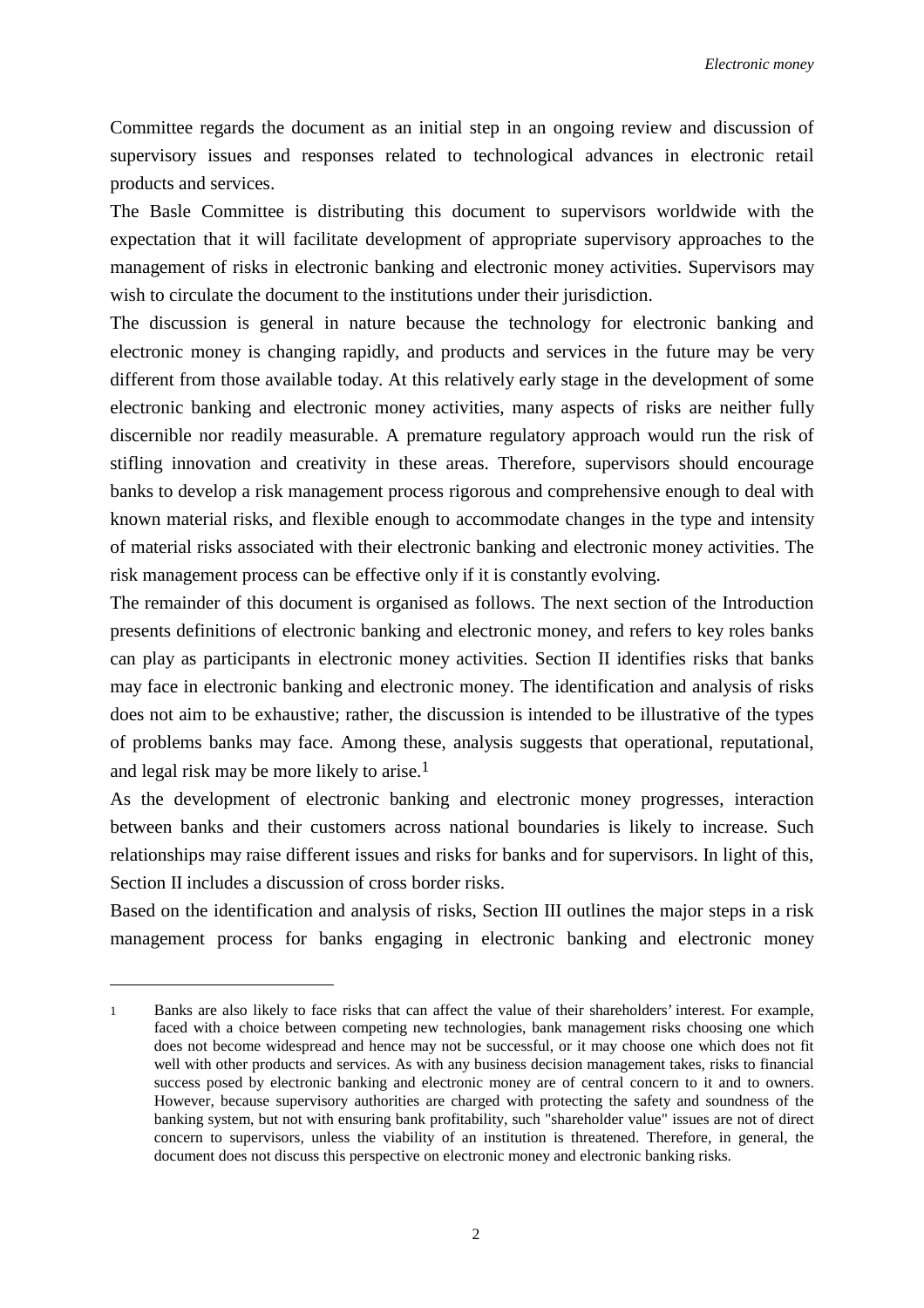activities. The process has three main steps: assessing risks, implementing measures to control risk exposures, and monitoring risks.

## **1.2. Definitions of electronic banking and electronic money**

 $\overline{a}$ 

*1.2.1 Electronic banking* refers to the provision of retail and small value banking products and services through electronic channels.2 Such products and services can include deposit-taking, lending, account management, the provision of financial advice, electronic bill payment, and the provision of other electronic payment products and services such as electronic money (defined separately, below).

Two fundamental aspects of electronic banking are the nature of the delivery channels through which activities are pursued, and the means for customers to gain access to those channels. Common delivery channels include "closed" and "open" networks. "Closed networks" restrict access to participants (financial institutions, consumers, merchants, and third party service providers) bound by agreements on the terms of membership. "Open networks" have no such membership requirements. Currently, widely used access devices through which electronic banking products and services can be provided to customers include point of sale terminals, automatic teller machines, telephones, personal computers, smart cards and other devices.

*1.2.2 Electronic money* refers to "stored value" or prepaid payment mechanisms for executing payments via point of sale terminals, direct transfers between two devices, or over open computer networks such as the Internet.3 Stored value products include "hardware" or "card-based" mechanisms (also called "electronic purses"), and "software" or "network-based" mechanisms (also called "digital cash"). Stored value cards can be "single-purpose" or "multi-purpose".4 Single-purpose cards (e.g., telephone cards) are used to

<sup>2</sup> This document focuses on retail electronic banking and electronic payment services. Large-value electronic payments and other wholesale banking services delivered electronically are outside the scope of the present discussion.

<sup>3</sup> Several official bodies have each issued their own definition of electronic money. As pointed out in a recent Group of Ten report on electronic money, a precise definition of electronic money is difficult to provide, in part because technological innovations continue to blur distinctions between forms of prepaid electronic mechanisms. (See Electronic Money: Consumer protection, law enforcement, supervisory and cross-border issues, Group of Ten, April 1997, for a list of such studies.) The current document draws from both the Group of Ten report and Security of Electronic Money, Bank for International Settlements, August 1996, in establishing a definition of electronic money. The latter report explains distinctions in the technical representation of money on stored-value products. In particular, "balanced-based" products are devices which manipulate a numeric ledger, such that transactions are performed as debits or credits to a balance; and "note-based" products which perform transactions by transferring the appropriate amount of electronic "notes" (also called "coins" or "tokens"), which are of a fixed denomination, from one device to another. Debit cards and credit cards are retail electronic payment mechanisms, but are not considered to be electronic money because they are not prepaid mechanisms.

<sup>4</sup> Stored value cards may be characterised by the use of a magnetic stripe or a computer chip embedded in the card. A plastic card with an embedded computer chip (known as a "smart card") may perform stored value applications, in addition to other functions such as debit and credit applications.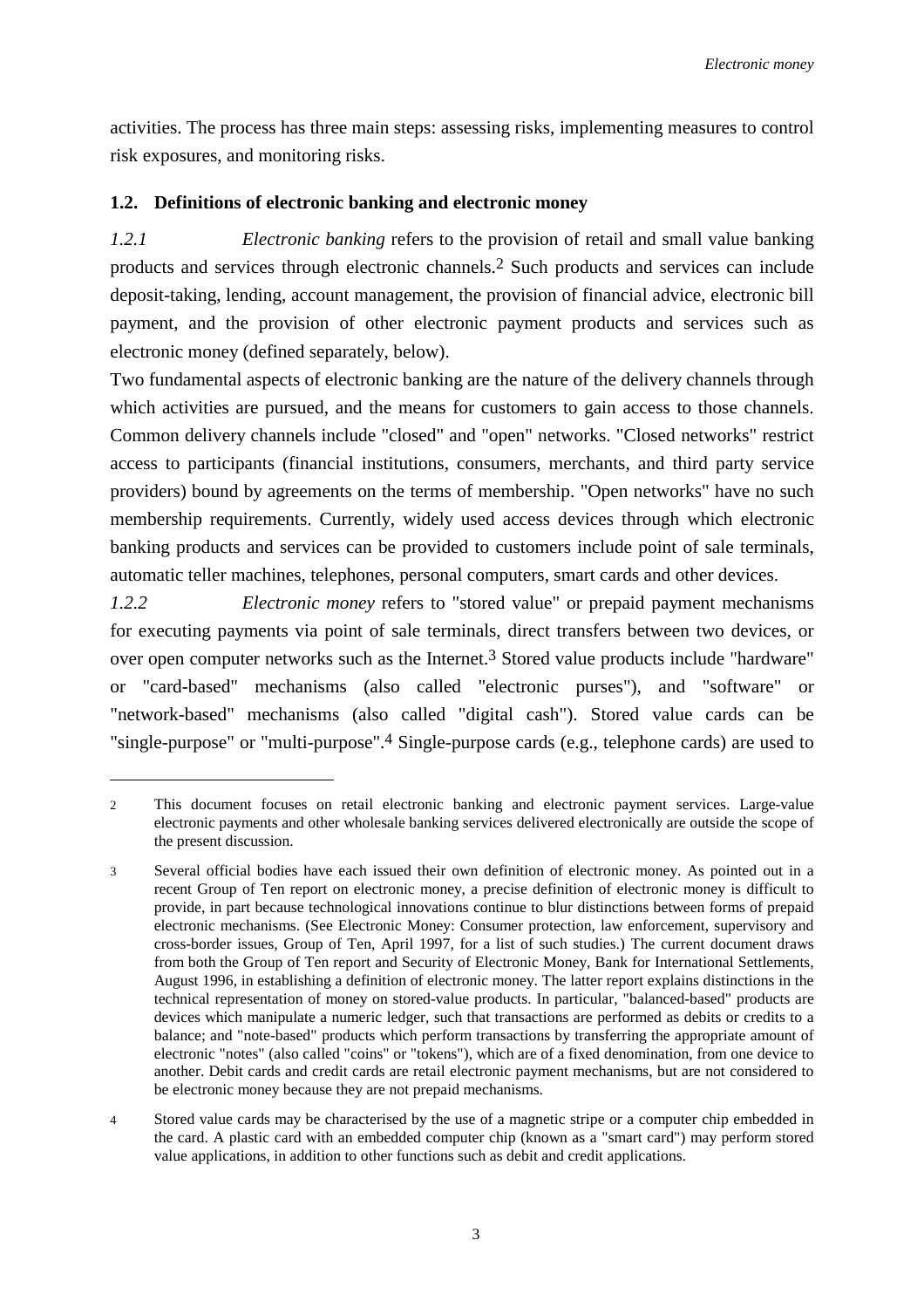purchase one type of good or service, or products from one vendor; multi-purpose cards can be used for a variety of purchases from several vendors.<sup>5</sup>

Banks may participate in electronic money schemes as issuers, but they may also perform other functions. Those include distributing electronic money issued by other entities; redeeming the proceeds of electronic money transactions for merchants; handling the processing, clearing, and settlement of electronic money transactions; and maintaining records of transactions.

## **2. Identification and analysis of risks**

 $\overline{a}$ 

Because of rapid changes in information technology, no list of risks can be exhaustive. The intention in this document is to describe a broad, representative set of risks as a basis for designing general guidance for risk management. Specific risks facing banks engaged in electronic banking and electronic money activities can be grouped according to risk categories discussed in other Basle Committee risk management documents and, in this sense, the risks are not new.6 Categorising risks in this manner can be helpful in systematically identifying risks in a banking organisation. The Annex presents examples of specific risks and problems banks may face in electronic banking and electronic money activities grouped into risk categories.

While the basic types of risks generated by electronic banking and electronic money are not new, the specific ways in which some of the risks arise, as well as the magnitude of their impact on banks, may be new for banks and supervisors. Some of the risks and problems banks may face apply both to electronic money and electronic banking activities. However, there are likely to be differences in the degree to which a particular risk is applicable across different electronic money and electronic banking activities.

At this stage, it would appear that operational risk, reputational risk, and legal risk may be the most important risk categories for most electronic banking and electronic money activities, especially for diversified international banks, and the next three subsections discuss specific manifestations of these types of risks. Some of the specific problems cut across risk

<sup>5</sup> Increasingly, the terms multi-purpose or multi-function are also used to convey the idea that the card or device can function as several types of payment instrument (e.g. credit card, debit card, stored value card), and/or that the card can be used for purposes besides financial transactions (e.g. identification card, repository of personal medical information). The lack of standardisation of terminology is perhaps a reflection of rapid technological innovations.

<sup>6</sup> See, e.g., Risk Management Guidelines for Derivatives, Basle Committee on Banking Supervision, July 1994, and Core Principles for Effective Banking Supervision, Basle Committee on Banking Supervision, September 1997. The latter document includes a basic discussion of eight risk categories: credit risk, country and transfer risk, market risk, interest rate risk, liquidity risk, operational risk, legal risk and reputational risk. Payment Systems in the Group of Ten Countries, Bank for International Settlements, December 1993, includes definitions of risks in banking and payment systems.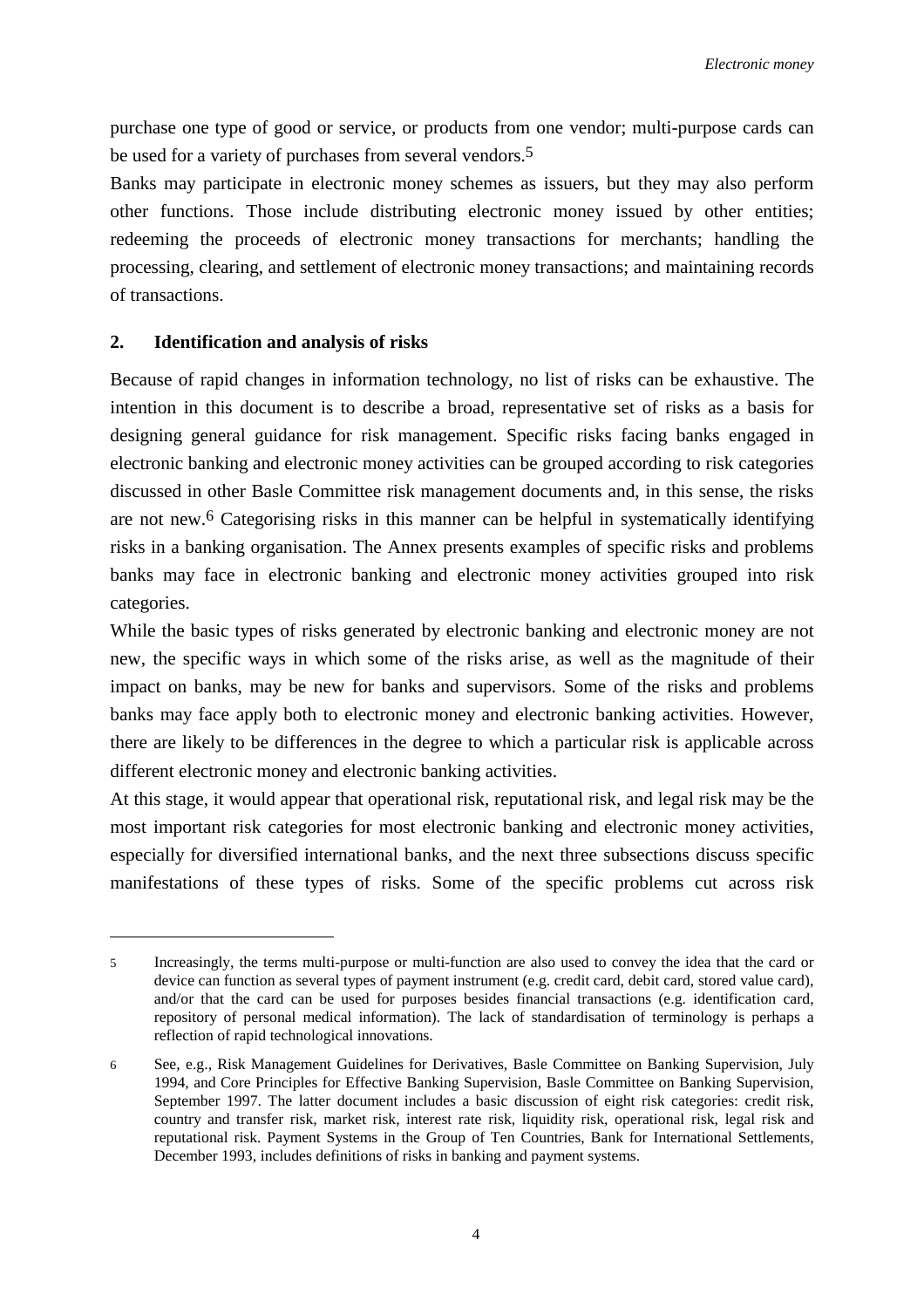categories. For example, a breach of security allowing unauthorised access to customer information can be classified as an operational risk, but such an event also exposes the bank to legal risk and reputational risk. Even though these different types of risks may result from a single problem, appropriate risk management may require several remedies to address each of these different risks. Other risks may also be important for some forms of electronic banking and electronic money activities, and these are discussed thereafter. Possible cross border risks are also discussed.

## **2.1. Operational risk**

Operational risk arises from the potential for loss due to significant deficiencies in system reliability or integrity. Security considerations are paramount, as banks may be subject to external or internal attacks on their systems or products. Operational risk can also arise from customer misuse, and from inadequately designed or implemented electronic banking and electronic money systems. Many of the specific possible manifestations of these risks apply to both electronic banking and electronic money.

## *2.1.1 Security risks*

Operational risk arises with respect to the controls over access to a bank's critical accounting and risk management systems, information that it communicates with other parties and, in the case of electronic money, measures the bank uses to deter and detect counterfeiting. Controlling access to bank systems has become increasingly complex due to expanded computer capabilities, geographical dispersal of access points, and the use of various communications paths, including public networks such as the Internet. It is important to note that with electronic money, a breach of security could result in fraudulently created liabilities of the bank. For other forms of electronic banking, unauthorised access could lead to direct losses, added liabilities to customers or other problems.

A variety of specific access and authentication problems could occur. For example, inadequate controls could result in a successful attack by hackers operating via the Internet, who could access, retrieve, and use confidential customer information. In the absence of adequate controls, an outside third party could access a bank's computer system and inject a virus into it.

In addition to external attacks on electronic money and electronic banking systems, banks are exposed to operational risk with respect to employee fraud: employees could surreptitiously acquire authentication data in order to access customer accounts, or steal stored value cards. Inadvertent errors by employees may also compromise a bank's systems.

Of direct concern to supervisory authorities is the risk of criminals counterfeiting electronic money, which is heightened if banks fail to incorporate adequate measures to detect and deter counterfeiting. A bank faces operational risk from counterfeiting, as it may be liable for the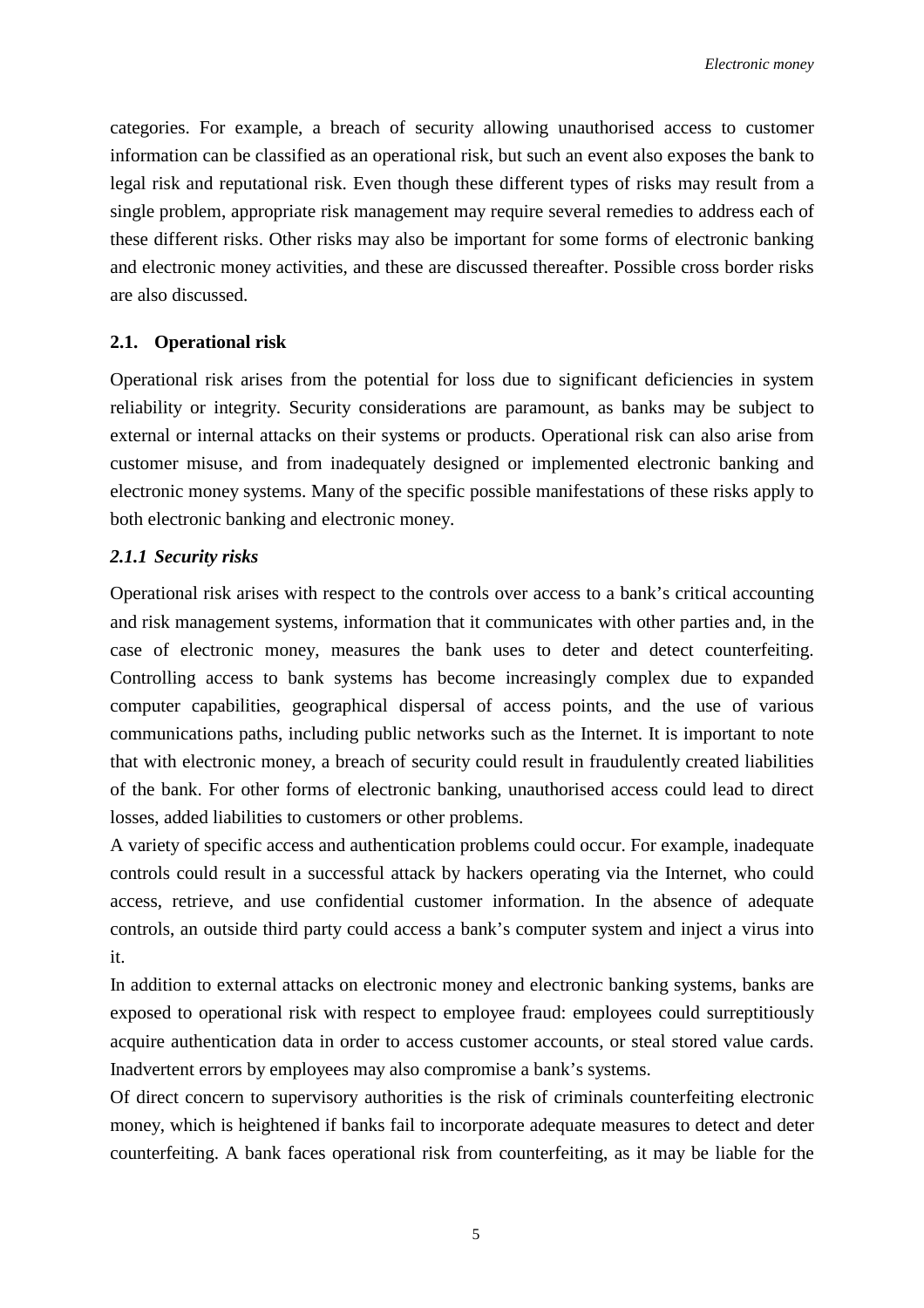amount of the falsified electronic money balance. In addition, there may be costs associated with repairing a compromised system.

## *2.1.2 Systems design, implementation, and maintenance*

A bank faces the risk that the systems it chooses are not well designed or implemented. For example, a bank is exposed to the risk of an interruption or slow-down of its existing systems if the electronic banking or electronic money system it chooses is not compatible with user requirements.

Many banks are likely to rely on outside service providers and external experts to implement, operate, and support portions of their electronic money and electronic banking activities. Such reliance may be desirable because it allows a bank to outsource aspects of the provision of electronic banking and electronic money activities that it cannot provide economically itself. However, reliance on outsourcing exposes a bank to operational risks. Service providers may not have the requisite expertise to deliver services expected by the bank, or may fail to update their technology in a timely manner. A service provider's operations could be interrupted due to system breakdowns or financial difficulties, jeopardising a bank's ability to deliver products or services.

The rapid pace of change that characterises information technology presents banks with the risk of systems obsolescence. For example, computer software that facilitates the use of electronic banking and electronic money products by customers will require updating, but channels for distributing software updates pose risks for banks in that criminal or malicious individuals could intercept and modify the software. In addition, rapid technological change can mean that staff may fail to understand fully the nature of new technology employed by the bank. This could result in operational problems with new or updated systems.

## *2.1.3 Customer misuse of products and services*

As with traditional banking services, customer misuse, both intentional and inadvertent, is another source of operational risk. Risk may be heightened where a bank does not adequately educate its customers about security precautions. In addition, in the absence of adequate measures to verify transactions, customers may be able to repudiate transactions they previously authorised, inflicting financial losses on the bank. Customers using personal information (e.g., authentication information, credit card numbers or bank account numbers) in a non-secure electronic transmission could allow criminals to gain access to customer accounts. Subsequently, the bank may incur financial losses because of transactions customers did not authorise. Money laundering may be another source of concern, as pointed out in the Group of Ten, April 1997, report: *Electronic Money: Consumer Protection, Law Enforcement, Supervisory and Cross-Border Issues.*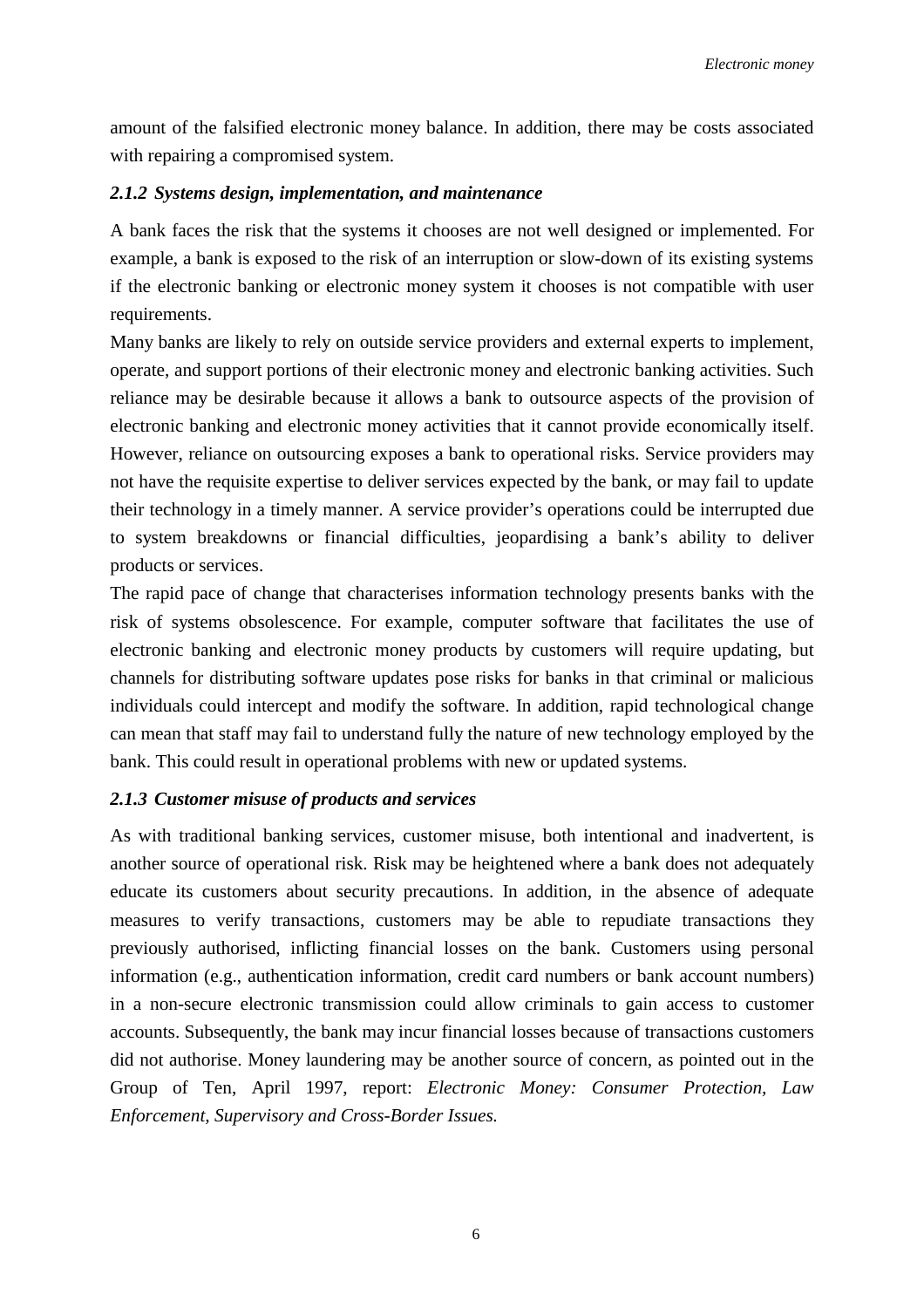## **2.2. Reputational risk**

Reputational risk is the risk of significant negative public opinion that results in a critical loss of funding or customers. Reputational risk may involve actions that create a lasting negative public image of overall bank operations, such that the bank's ability to establish and maintain customer relationships is significantly impaired. Reputational risk may also arise if actions by the bank cause a major loss of public confidence in the bank's ability to perform functions critical to its continued operation. Reputational risk can arise in response to actions a bank itself takes, or in response to actions of third parties. Increased reputational risk can be a direct corollary of heightened risk exposure, or problems, in other risk categories, particularly operational risk.

Reputational risk may arise when systems or products do not work as expected and cause widespread negative public reaction. A significant breach of security, whether as a result of external or internal attacks on a bank's system, can undermine public confidence in a bank. Reputational risk may also arise in cases where customers experience problems with a service but have not been given adequate information about product use and problem resolution procedures.

Mistakes, malfeasance, and fraud by third parties may also expose a bank to reputational risk. Reputational risk can arise from significant problems with communications networks that impair customers' access to their funds or account information, particularly if there are no alternative means of account access. Substantial losses caused by mistakes of another institution offering the same, or similar, electronic banking or electronic money products or service may cause a bank's customers to view its products or service with suspicion, even if the bank itself did not face the same problems. Reputational risk may also arise from targeted attacks on a bank. For example, a hacker penetrating a bank's web site may alter it to intentionally spread inaccurate information about the bank or its products.

 Reputational risk may not only be significant for a single bank but also for the banking system as a whole. If, for instance, a globally active bank experienced important reputational damage concerning its electronic banking or electronic money business, the security of other banks' systems may also be called into question. Under extreme circumstances, such a situation might lead to systemic disruptions in the banking system as a whole.

#### **2.3. Legal risk**

Legal risk arises from violations of, or non-conformance with laws, rules, regulations, or prescribed practices, or when the legal rights and obligations of parties to a transaction are not well established. Given the relatively new nature of many retail electronic banking and electronic money activities, rights and obligations of parties to such transactions are, in some cases, uncertain. For example, application of some consumer protection rules to electronic banking and electronic money activities in some countries may not be clear. In addition, legal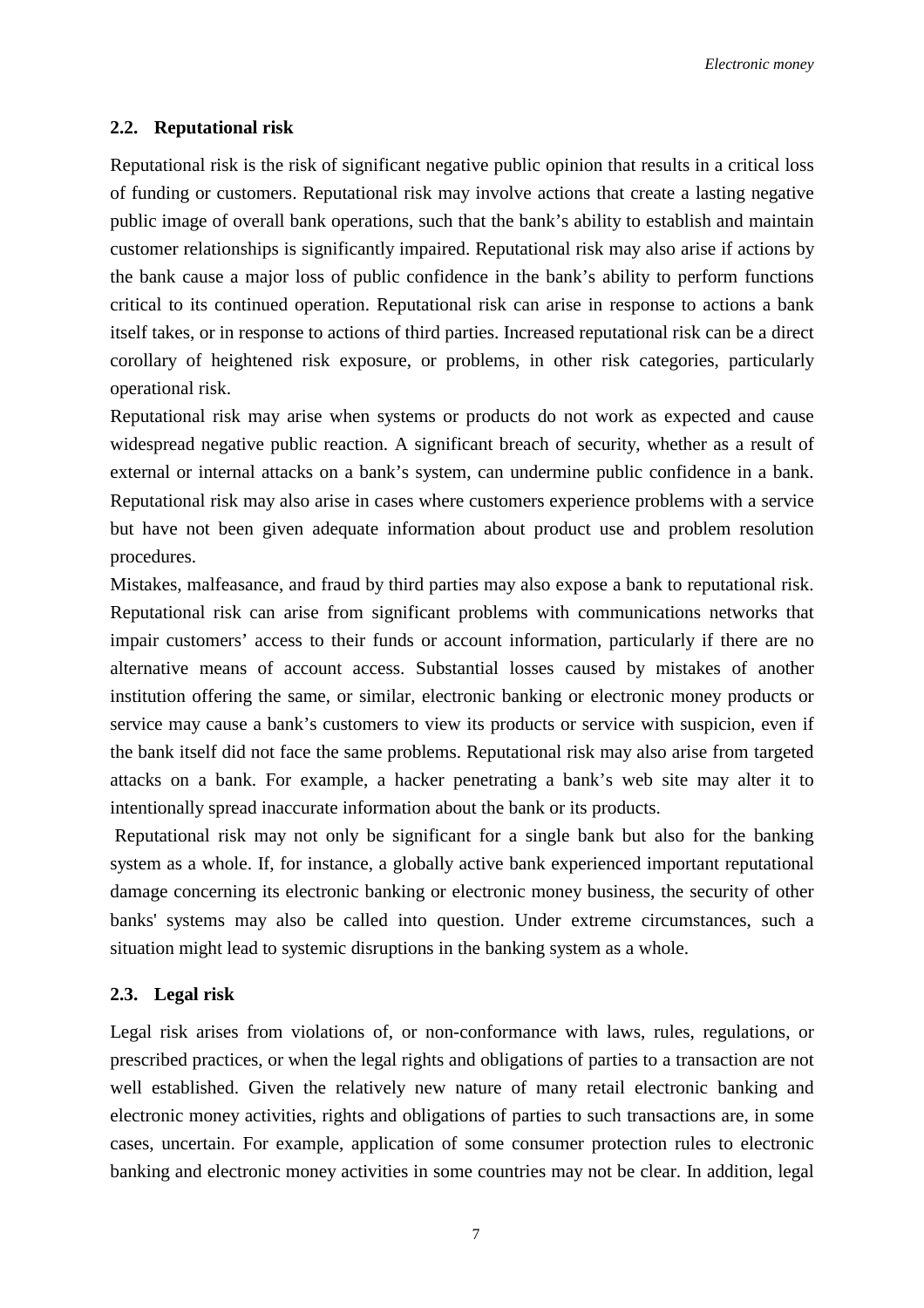risk may arise from uncertainty about the validity of some agreements formed via electronic media.

Electronic money schemes may be attractive to money launderers if the systems offer liberal balance and transaction limits, and provide for limited auditability of transactions. Application of money laundering rules may be inappropriate for some forms of electronic payments. Because electronic banking can be conducted remotely, banks may face increased difficulties in applying traditional methods to prevent and detect criminal activity.

Banks engaging in electronic banking and electronic money activities can face legal risks with respect to customer disclosures and privacy protection. Customers who have not been adequately informed about their rights and obligations may bring suit against a bank. Failure to provide adequate privacy protection may also subject a bank to regulatory sanctions in some countries.

Banks choosing to enhance customer service by linking their Internet sites to other sites also can face legal risks. A hacker may use the linked site to defraud a bank customer, and the bank could face litigation from the customer.

As electronic commerce expands, banks may seek to play a role in electronic authentication systems, such as those using digital certificates.<sup>7</sup> The role of a certification authority may expose a bank to legal risk. For example, a bank acting as a certification authority may be liable for financial losses incurred by parties relying on the certificate. In addition, legal risk could arise if banks participate in new authentication systems and rights and obligations are not clearly specified in contractual agreements.

## **2.4. Other risks**

 $\overline{a}$ 

Traditional banking risks such as credit risk, liquidity risk, interest rate risk, and market risk may also arise from electronic banking and electronic money activities, though their practical consequences may be of a different magnitude for banks and supervisors than operational, reputational, and legal risks. This may be particularly true for banks that engage in a variety of banking activities, as compared to banks or bank subsidiaries that specialise in electronic banking and electronic money activities.

*2.4.1 Credit risk* is the risk that a counterparty will not settle an obligation for full value, either when due or at any time thereafter. Banks engaging in electronic banking

<sup>7</sup> A digital certificate issued by a certification authority is intended to ensure that a given digital signature is in fact generated by a given signer. A bank that undertakes to act as a certification authority could be considered to be providing services to clients similar to those associated with providing an account access device or acting as a notary public. A digital signature is a string of data appended to an electronic message that is intended to identify uniquely the sender to the recipient. At present, most digital signatures are generated using a cryptographic algorithm in which the sender uses one mathematical function to create the signature and the receiver uses a different, but related mathematical function to verify the signature. Digital signatures also typically provide a mechanism for verifying the integrity of the message.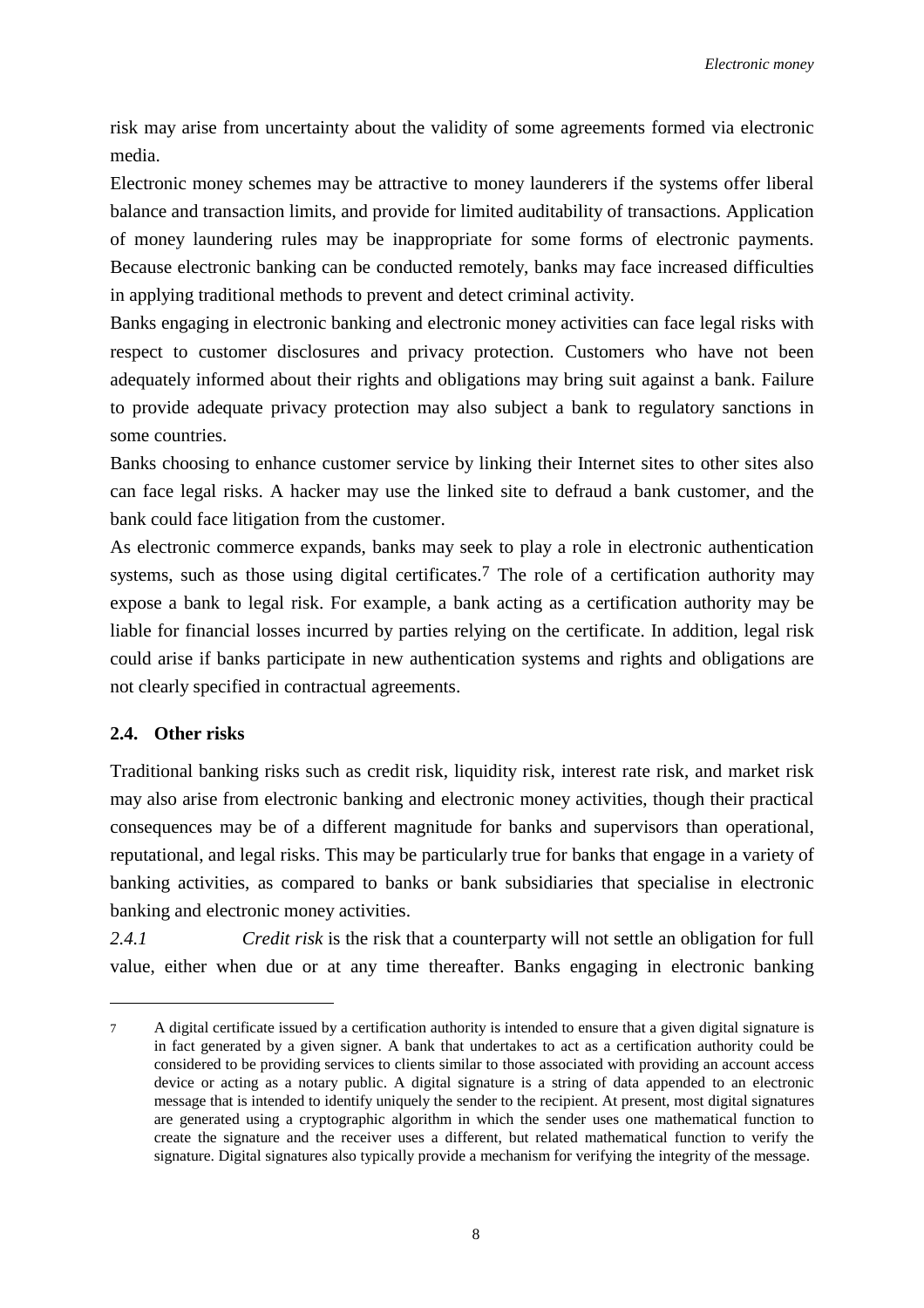activities may extend credit via non-traditional channels, and expand their market beyond traditional geographic boundaries. Inadequate procedures to determine the creditworthiness of borrowers applying for credit via remote banking procedures could heighten credit risk for banks. Banks engaged in electronic bill payment programs may face credit risk if a third party intermediary fails to carry out its obligations with respect to payment. Banks that purchase electronic money from an issuer in order to resell it to customers are also exposed to credit risk in the event the issuer defaults on its obligations to redeem the electronic money.

*2.4.2 Liquidity risk* is the risk arising from a bank's inability to meet its obligations when they come due, without incurring unacceptable losses, although the bank may ultimately be able to meet its obligations. Liquidity risk may be significant for banks that specialise in electronic money activities if they are unable to ensure that funds are adequate to cover redemption and settlement demands at any particular time. In addition, failure to meet redemption demands in a timely manner could result in legal action against the institution, and lead to reputational damage.

*2.4.3 Interest rate risk* refers to the exposure of a bank's financial condition to adverse movements in interest rates. Banks specialising in the provision of electronic money may face significant interest rate risk to the extent adverse movements in interest rates decrease the value of assets relative to electronic money liabilities outstanding.

*2.4.4 Market risk* is the risk of losses in on- and off-balance sheet positions arising from movements in market prices, including foreign exchange rates. Banks accepting foreign currencies in payment for electronic money are subject to this type of risk.

## **2.5. Cross border issues**

Electronic banking and electronic money activities are based on technology that by its very nature is designed to extend the geographic reach of banks and customers. Such market expansion can extend beyond national borders, highlighting certain risks. Although banks currently face similar types of risks in international banking, it is important to note that these risks are also relevant to the cross-border conduct of electronic banking and electronic money. Banks may face different legal and regulatory requirements when they deal with customers across national borders. For new forms of retail electronic banking, such as Internet banking, and for electronic money, there may be uncertainties about legal requirements in some countries. In addition, there may be jurisdictional ambiguities with respect to the responsibilities of different national authorities. Such considerations may expose banks to legal risk associated with non-compliance with different national laws and regulations, including consumer protection laws, record-keeping and reporting requirements, privacy rules, and money laundering laws.

Operational risk could arise for a bank dealing with a service provider located in another country, which for that reason may be more difficult to monitor. Banks may also face other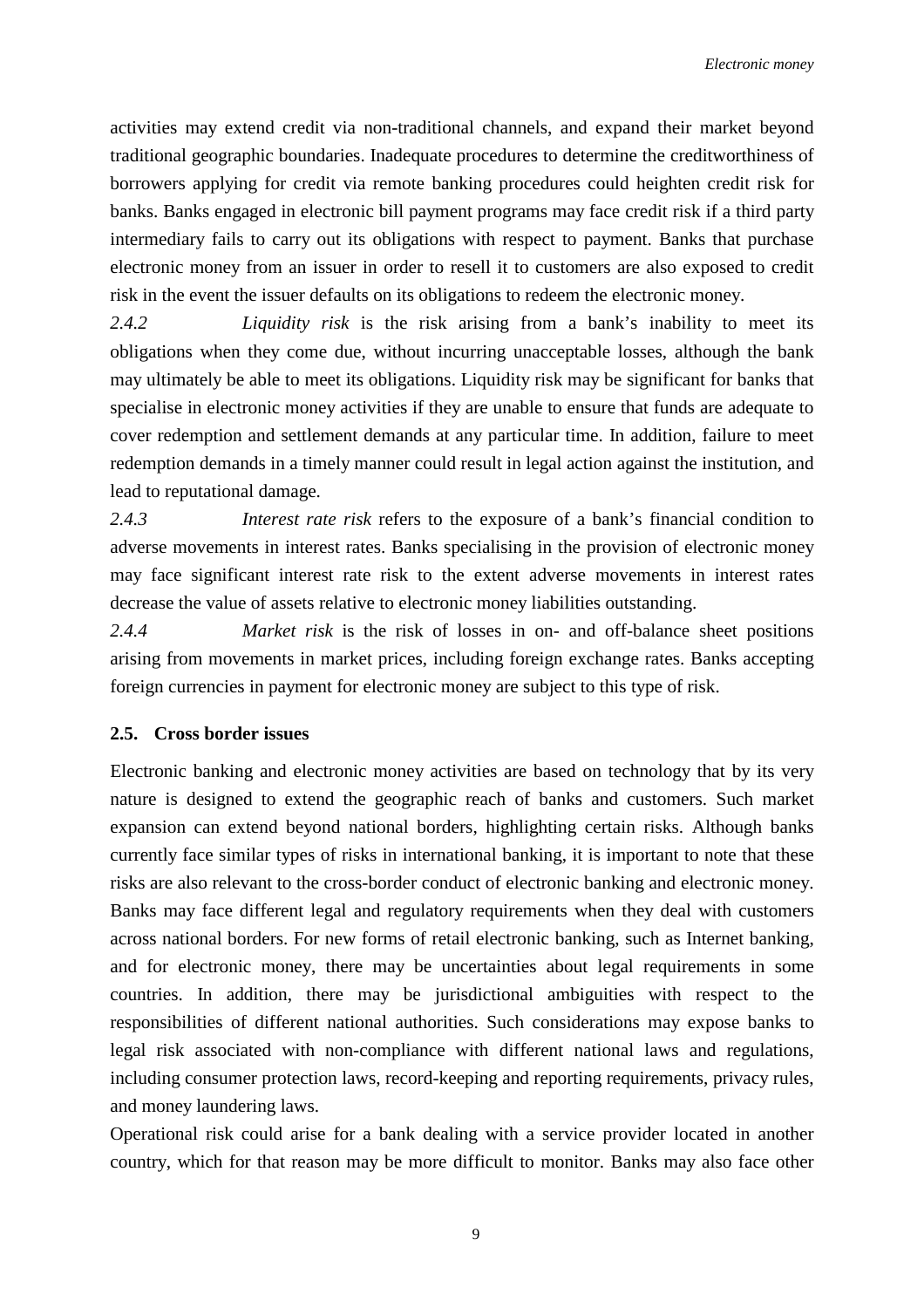risks as they engage in the provision of electronic banking and electronic money activities across borders. Banks dealing with foreign-based service providers, or with foreign participants in electronic banking or electronic money activities, are subject to country risk to the extent that foreign parties become unable to fulfil their obligations due to economic, social, or political factors. A bank offering services via open networks like the Internet may be exposed to credit risk, in that applications for credit from customers in other countries may be more difficult to evaluate with procedures based upon a more familiar customer base. Banks accepting foreign currencies in payment for electronic money may be subject to market risk because of movements in foreign exchange rates.

#### **3. Risk management**

For an increasing number of banks there may be a strategic reason for engaging in electronic banking and electronic money activities. In addition, greater use of electronic banking and electronic money may increase the efficiency of the banking and payment system, benefiting consumers and merchants. At the same time, as the preceding discussion indicates, there are risks for banks engaging in electronic banking and electronic money activities. Risks must be balanced against benefits; banks must be able to manage and control risks and absorb any related losses if necessary. Risks from electronic banking and electronic money activities should also be evaluated in the context of other risks the bank faces. Even though electronic banking and electronic money activities may represent a relatively small portion of the overall activities of banks currently, supervisors may still require senior management's assurance that critical systems are not threatened by the risk exposures banks take.

The rapid pace of technological innovation is likely to change the nature and scope of risks banks face in electronic money and electronic banking. Supervisors expect banks to have processes that enable bank management to respond to current risks, and to adjust to new risks. A risk management process that includes the three basic elements of *assessing* risks*, controlling* risk exposure, and *monitoring* risks will help banks and supervisors attain these goals. Banks may employ such a process when committing to new electronic banking and electronic money activities, and as they evaluate existing commitments to these activities.

It is essential that banks have a comprehensive risk management process in place that is subject to appropriate oversight by the board of directors and senior management. As new risks in electronic banking and electronic money activities are identified and assessed, the board and senior management must be kept informed of these changes. Prior to any new activity being commenced, a comprehensive review should be conducted so that senior management can ensure that the risk management process is adequate to assess, control and monitor any risks arising from the proposed new activity.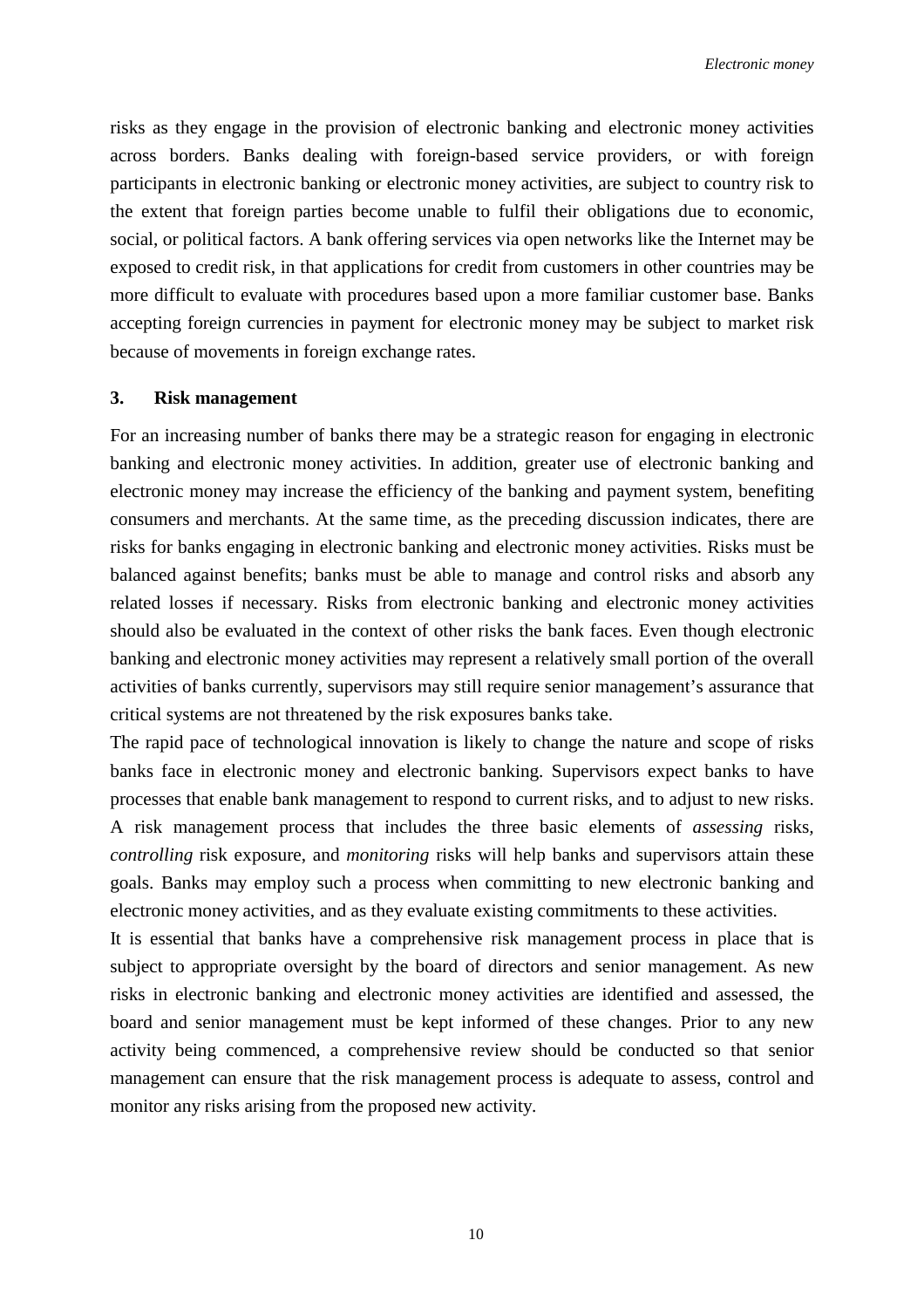#### **3.1. Assessing risks**

Assessing risks is an ongoing process. It typically involves three steps. First, a bank may engage in a rigorous analytic process to identify risks and, where possible, to quantify them. In the event risks cannot be quantified, management may still identify how potential risks can arise and the steps it has taken to deal with and limit those risks. Bank management should form a reasonable and defensible judgement of the magnitude of any risk with respect to both the impact it could have on the bank (including the maximum potential impact), and the probability that such an event will occur.

A second step in assessing risk is for the board of directors or senior management to determine the bank's risk tolerance, based on an assessment of the losses the bank can afford to sustain in the event a given problem materialises. Finally, management can compare its risk tolerance with its assessment of the magnitude of a risk to ascertain if the risk exposure fits within the tolerance limits.

#### **3.2. Managing and controlling risks**

Having made an assessment of risks and its risk tolerance, bank management should take steps to manage and control risks. This phase of a risk management process includes activities such as implementing security policies and measures, co-ordinating internal communication, evaluating and upgrading products and services, implementing measures to ensure that outsourcing risks are controlled and managed, providing disclosures and customer education, and developing contingency plans. Senior management should ensure that staff responsible for enforcing risk limits have authority independent from the business unit undertaking the electronic banking or electronic money activity. Banks increase their ability to control and manage the various risks inherent in any activity when policies and procedures are set out in written documentation and made available to all relevant staff.

#### *3.2.1 Security policies and measures*

Security is the combination of systems, applications, and internal controls used to safeguard the integrity, authenticity, and confidentiality of data and operating processes. Proper security relies on the development and implementation of adequate security policies and security measures for processes within the bank, and for communication between the bank and external parties. Security policies and measures can limit the risk of external and internal attacks on electronic banking and electronic money systems, as well as the reputational risk arising from security breaches.

A *security policy* states management's intentions to support information security and provides an explanation of the bank's security organisation. It also establishes guidelines that define the bank's security risk tolerance. The policy may define responsibilities for designing,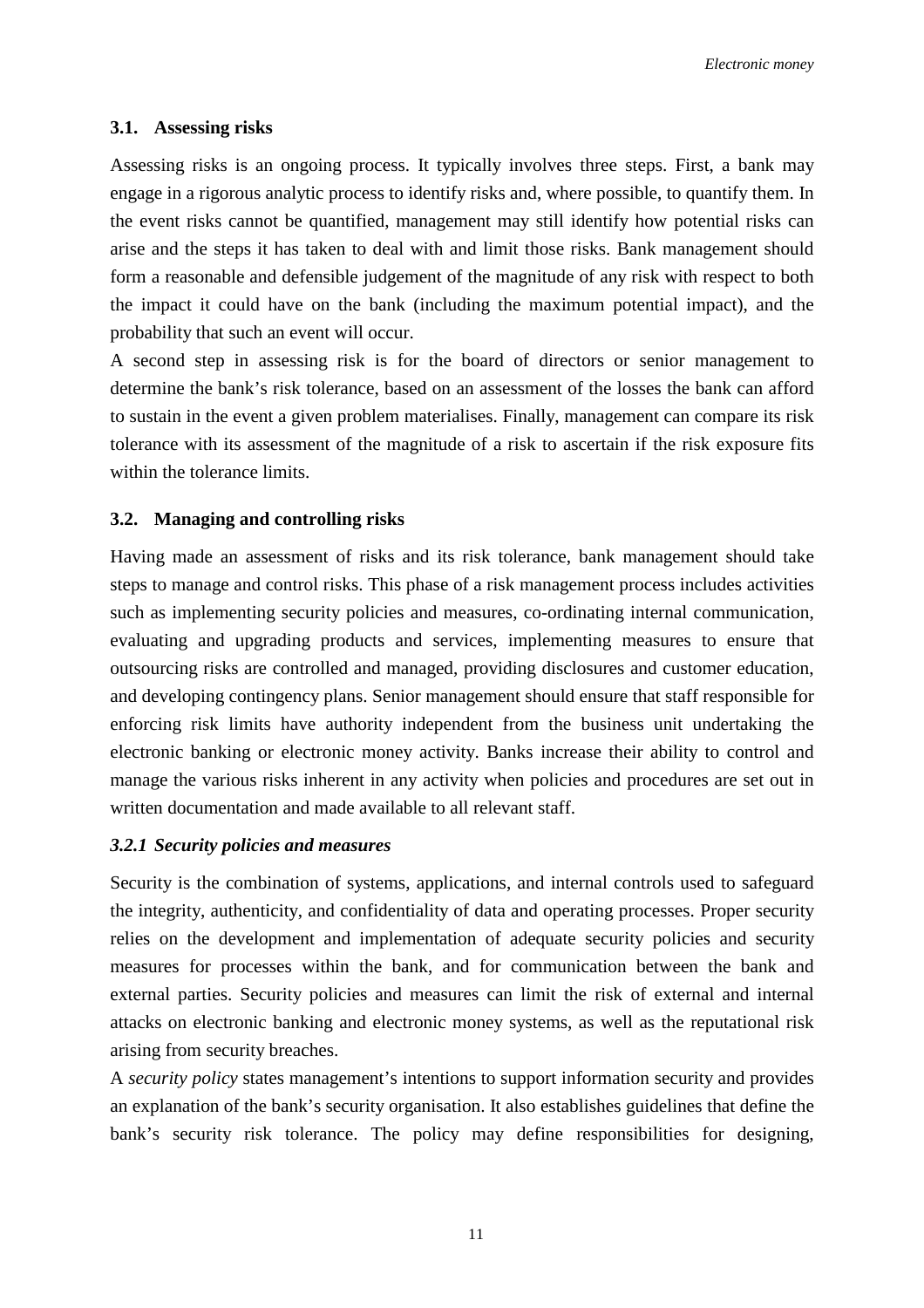implementing, and enforcing information security measures, and it may establish procedures to evaluate policy compliance, enforce disciplinary measures, and report security violations.

*Security measures* are combinations of hardware and software tools, and personnel management, that contribute to building secure systems and operations. Senior management should regard security as a comprehensive process that is only as strong as the weakest link in the process. Banks can choose from a variety of security measures to prevent or mitigate external and internal attacks and misuse of electronic banking and electronic money. Such measures include, for example, encryption, passwords, firewalls, virus controls, and employee screening. Encryption is the use of cryptographic algorithms to encode clear text data into cipher text to prevent unauthorised observation.8 Passwords, pass phrases, personal identification numbers, hardware-based tokens, and biometrics are techniques for controlling access and identifying users.

Firewalls are combinations of hardware and software that screen and limit external access to internal systems connected to open networks such as the Internet. Firewalls may also separate segments of internal networks using Internet technology (Intranets). Firewall technology, if properly designed and implemented, can be an effective means of controlling access and safeguarding data confidentiality and integrity. Because this technology is complex to design and can be costly, its strength and capabilities should be proportionate with the sensitivity of the information being protected. A well-planned design should include enterprise-wide security requirements, clear procedures for operation, separation of duties, and selection of trusted personnel who are responsible for the configuration and operation of the firewall.

Although firewalls screen incoming messages they do not necessarily protect against virusinfected programs downloaded from the Internet. As a consequence, management should develop prevention and detection controls to reduce the chance of virus attack and data destruction, particularly for remote banking. Programmes to mitigate the risk of a virus infection may include network controls, end-user policies, user training, and virus detection software.

Not all security threats are external. Electronic banking and electronic money systems should also be safeguarded, to the extent possible, against unauthorised activities by current and former employees. As with existing banking activities, background checks for new employees, temporary employees, and consultants, as well as internal controls and separation of duties are important precautions to protect system security.

 $\overline{a}$ 

<sup>8</sup> See Security of Electronic Money, Bank for International Settlements, August 1996, especially section 4.1.2 on cryptography, for a detailed discussion of encryption.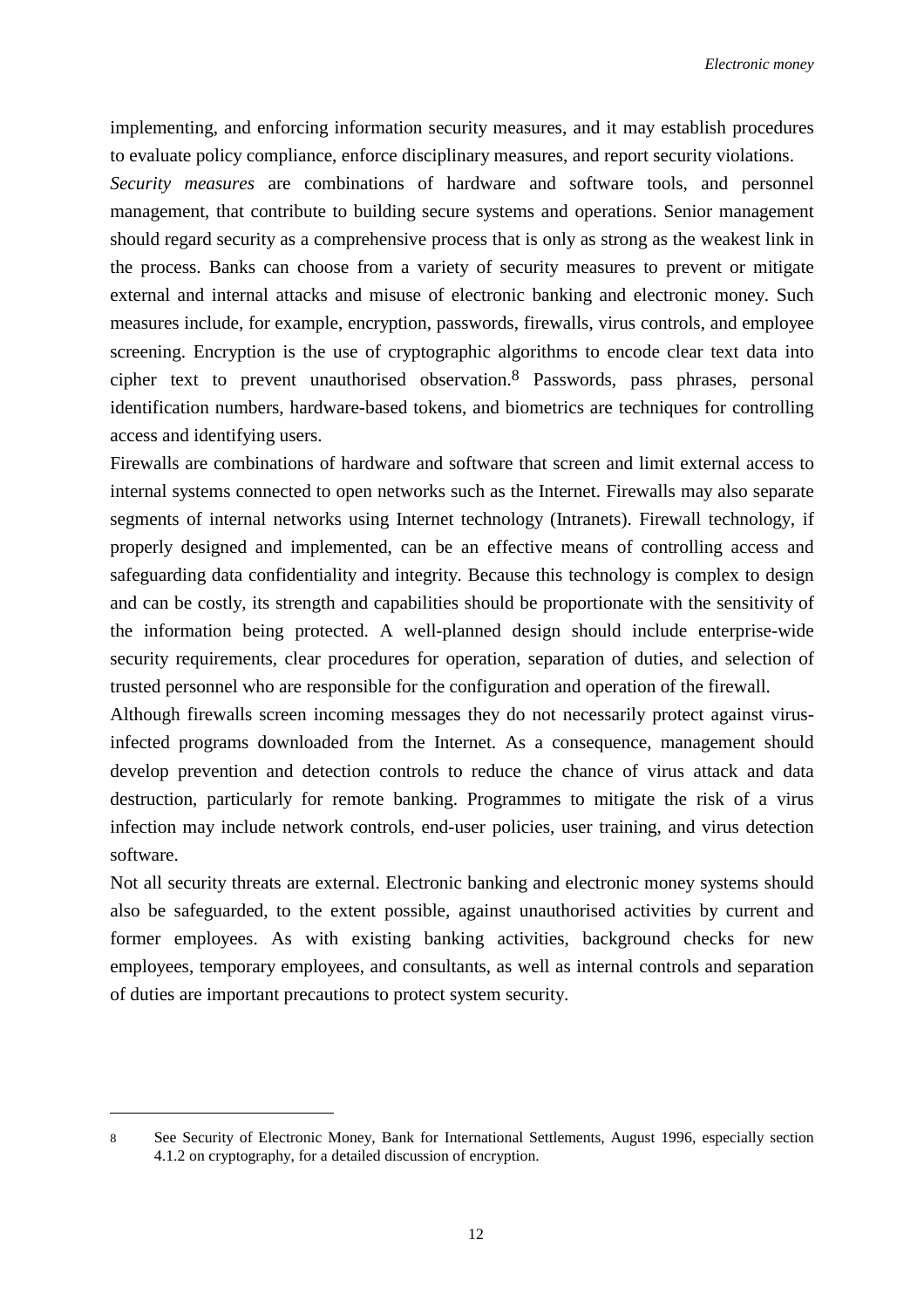For electronic money, additional security measures may help deter attacks and misuse, including counterfeiting and money laundering.9 Such measures could include on-line interaction with the issuer or a central operator; monitoring and tracing individual transactions; maintenance of cumulative records in a central database; the use of tamper-resistant devices incorporated into stored-value cards and merchant hardware; and the use of value limits and expiration dates on stored-value cards.

## *3.2.2 Internal communication*

Aspects of operational, reputational, legal, and other risks can be managed and controlled if senior management communicates to key staff how the provision of electronic banking and electronic money is intended to support the overall goals of the bank. At the same time, technical staff should clearly communicate to senior management how systems are designed to work, as well as the strengths and weaknesses of systems. Such procedures can reduce operational risks of poor systems design, including incompatibility of different systems within a banking organisation; data integrity problems; reputational risk associated with customer dissatisfaction that systems did not work as expected; and credit and liquidity risk.

To ensure adequate internal communication, all policies and procedures should be provided in writing. In addition, senior management should adopt a corporate policy of ongoing education and upgrading of skills and knowledge, consistent with the pace of technological innovation, in order to limit operational risks arising from lack of staff and management expertise. Training may include technical course work, as well as time for staff to keep abreast of important market developments.

## *3.2.3 Evaluating and upgrading*

Evaluating products and services before they are introduced on a widespread basis can also help limit operational and reputational risks. Testing validates that equipment and systems function properly and produce the desired results. Pilot programs or prototypes can be helpful in developing new applications. The risk of system slowdowns or disruptions can also be reduced by policies to review the capabilities of existing hardware and software regularly.

## *3.2.4 Outsourcing*

 $\overline{a}$ 

A growing trend in the industry is for banks to focus strategically on core competencies and rely on external parties specialising in activities outside the bank's expertise. While these arrangements may offer benefits such as cost-reduction and economies of scale, outsourcing

<sup>9</sup> A detailed discussion of security measures for electronic money can be found in Security of Electronic Money, Bank for International Settlements, April 1996. That report concluded that a combination of security measures, rather than reliance on any one particular measure, is likely to be most effective in preventing and deterring security problems for electronic money.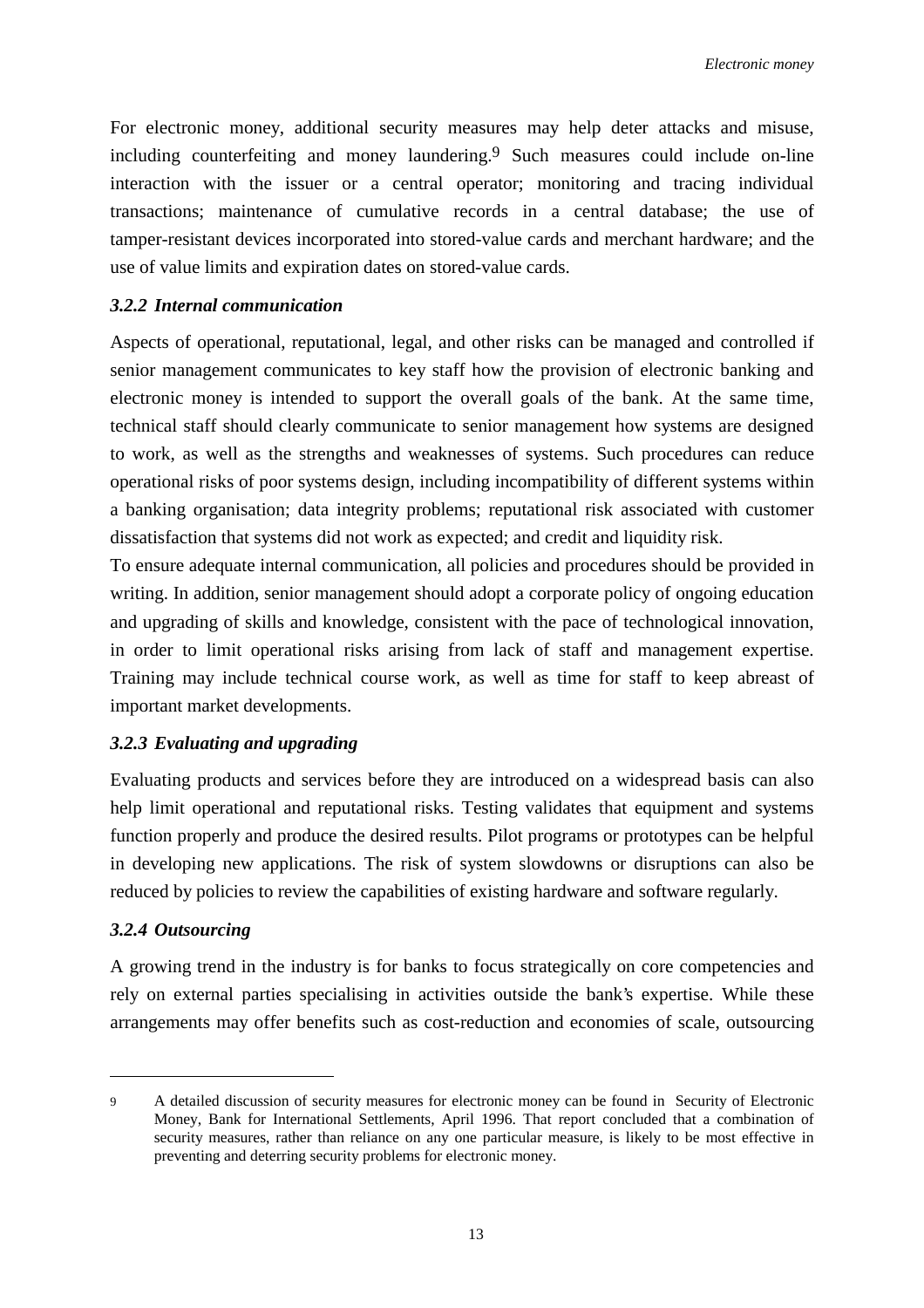does not relieve the bank of the ultimate responsibility for controlling risks that affect its operations. Consequently, banks should adopt policies to limit risks arising from reliance on outside service providers. For example, bank management should monitor the operational and financial performance of their service providers; ensure that contractual relations between parties, as well as the expectations and obligations of each party, are clearly understood and are defined in written, enforceable contracts; and maintain a contingency arrangement to change service providers in a prompt manner, if necessary.

Security of the bank's sensitive information is of critical importance. The outsourcing arrangement may require the bank to share sensitive data with service providers. Bank management should evaluate the ability of the service provider to maintain the same level of security as though the activities were conducted in-house, through the review of service providers' policies and procedures aimed at protecting sensitive data. Additionally, supervisors may wish to have the right to independently assess, when necessary, the competence and the operational and financial performance of the service providers.

## *3.2.5 Disclosures and customer education*

Disclosures and customer education may help a bank limit legal and reputational risk. Disclosures and programs to educate customers that address how to use new products and services, fees charged for services and products, and problem and error resolution procedures can help banks comply with customer protection and privacy laws and regulations. Disclosures and explanations about the nature of a bank's relationship to a linked web site may help reduce legal risk to a bank arising from problems with services or products on the linked sites.

#### *3.2.6 Contingency planning*

A bank can limit the risk of disruptions in internal processes or in service or product delivery by developing contingency plans that establish its course of action in the event of a disruption in its provision of electronic banking and electronic money services. The plan may address data recovery, alternative data-processing capabilities, emergency staffing, and customer service support. Backup systems should be tested periodically to ensure their continuing effectiveness. Banks should ensure that their contingency operations are as secure as their normal production operations.

An important aspect of electronic banking and electronic money is the reliance on external entities including hardware vendors, software providers, Internet service providers, and telecommunications companies. Bank management may insist that such service providers have backup capabilities. In addition, management may consider compensating actions it can take in the event service providers become impaired. Such plans could include short-term contracting with other providers, and a policy describing how the bank will address customer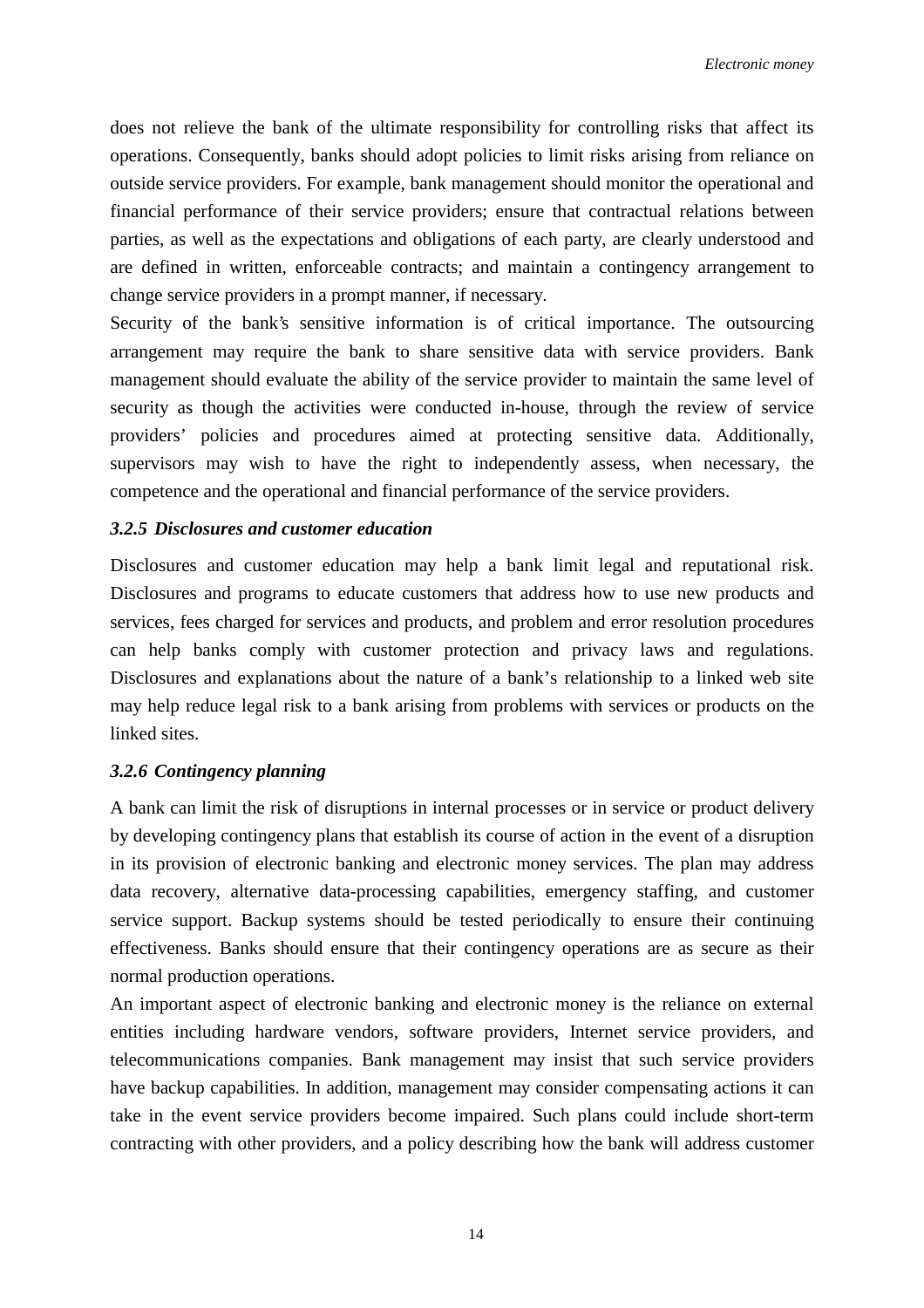losses associated with the service disruption. Banks should also consider the advisability of reserving the right to change service providers in a prompt manner if necessary.

Contingency planning may also contribute to limit reputational risk arising from the bank's own actions, or from problems experienced by another institution offering the same or similar electronic banking or electronic money products or services. For example, banks may wish to establish procedures to address customer problems during system disruptions.

## **3.3. Monitoring risks**

Ongoing monitoring is an important aspect of any risk management process. For electronic banking and electronic money activities, monitoring is particularly important both because the nature of the activities are likely to change rapidly as innovations occur, and because of the reliance of some products on the use of open networks such as the Internet. Two important elements of monitoring are system testing and auditing.

## *3.3.1 System testing and surveillance*

Testing of systems operations can help detect unusual activity patterns and avert major system problems, disruptions, and attacks. Penetration testing focuses upon the identification, isolation, and confirmation of flaws in the design and implementation of security mechanisms through controlled attempts to penetrate a system outside normal procedures. Surveillance is a form of monitoring in which software and audit applications are used to track activity. In contrast to penetration testing, surveillance focuses on monitoring routine operations, investigating anomalies, and making ongoing judgements regarding the effectiveness of security by testing adherence to security policies.

## *3.3.2 Auditing*

Auditing (internal and external) provides an important independent control mechanism for detecting deficiencies and minimising risks in the provision of electronic banking and electronic money services. The role of an auditor is to ensure that appropriate standards, policies, and procedures are developed, and that the bank consistently adheres to them. Audit personnel must have sufficient specialised expertise to perform an accurate review. An internal auditor should be separate and independent from employees making risk management decisions. To augment internal audit, management may seek qualified external auditors, such as computer security consultants or other professionals with relevant expertise, to provide an independent assessment of the electronic banking or electronic money activity.

## **3.4. Management of cross border risks**

Cross border risks may be more complex than risks banks face within their home country. Hence, banks and supervisors may need to devote added attention to assessing, controlling,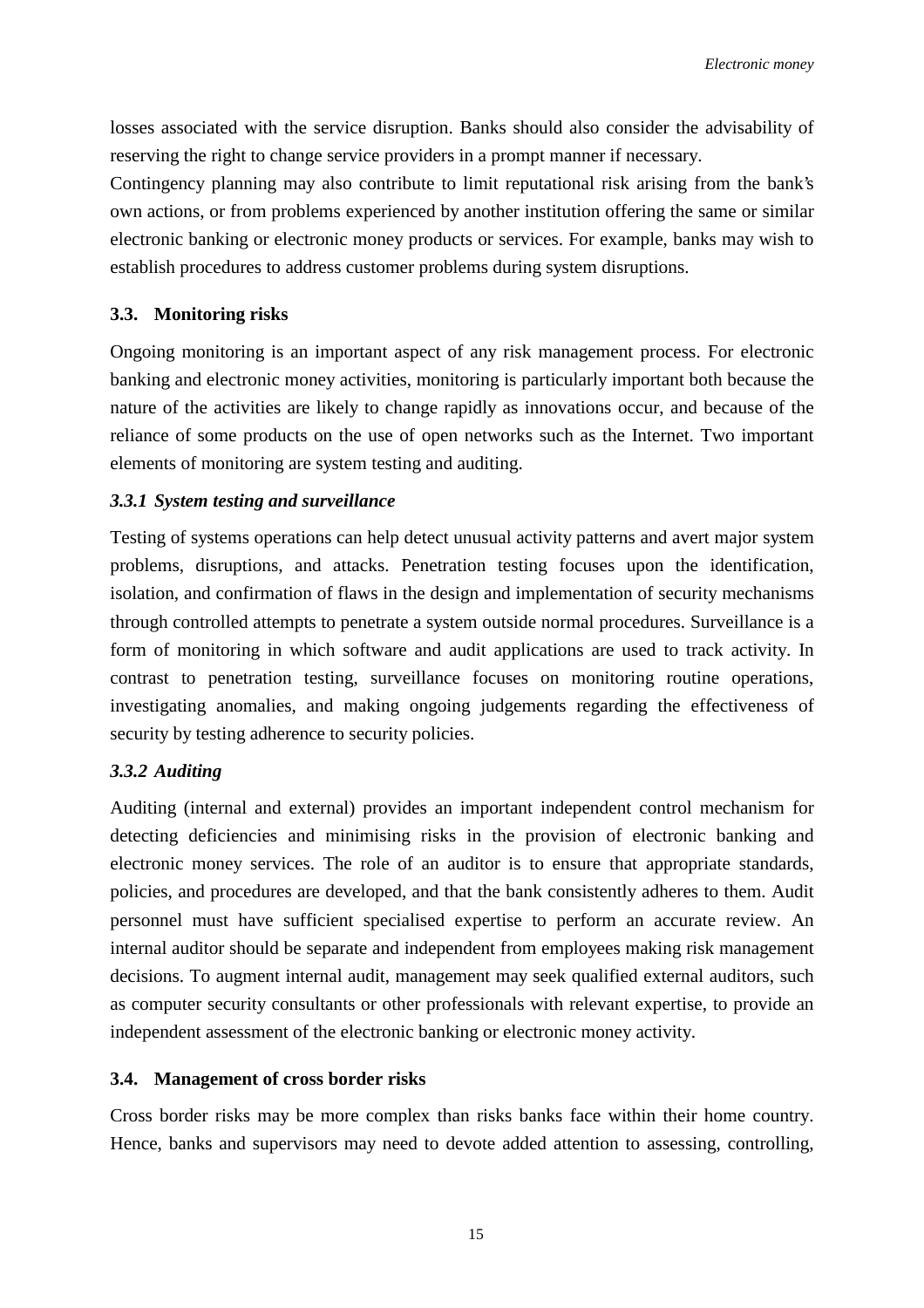and monitoring operational, reputational, legal and other risks arising from cross border electronic banking and electronic money activities.

Banks that choose to provide services to customers in different national markets will need to understand different national legal requirements, and develop an appreciation for national differences in customer expectations and knowledge of products and services. In addition, senior management should ensure that existing systems for credit extension and liquidity management take into account potential difficulties arising from cross border activities. A bank may need to assess country risk and develop contingency plans that take into account service disruptions due to problems in the economic or political climate abroad. A bank may also face difficulties in enforcing the fulfilment of a foreign service provider's obligations. In the case of banks relying on service providers located abroad, national supervisors may want to assess the accessibility of information from, and consider the activities of, cross-border service providers on a case-by-case basis.

National supervisors can play an important role by identifying and discussing jurisdictional ambiguities. They can also continue efforts to develop measures to detect unsafe and illegal practices. Finally, national supervisors can continue, and strengthen, cooperative efforts to share information about product and service innovations and industry practices.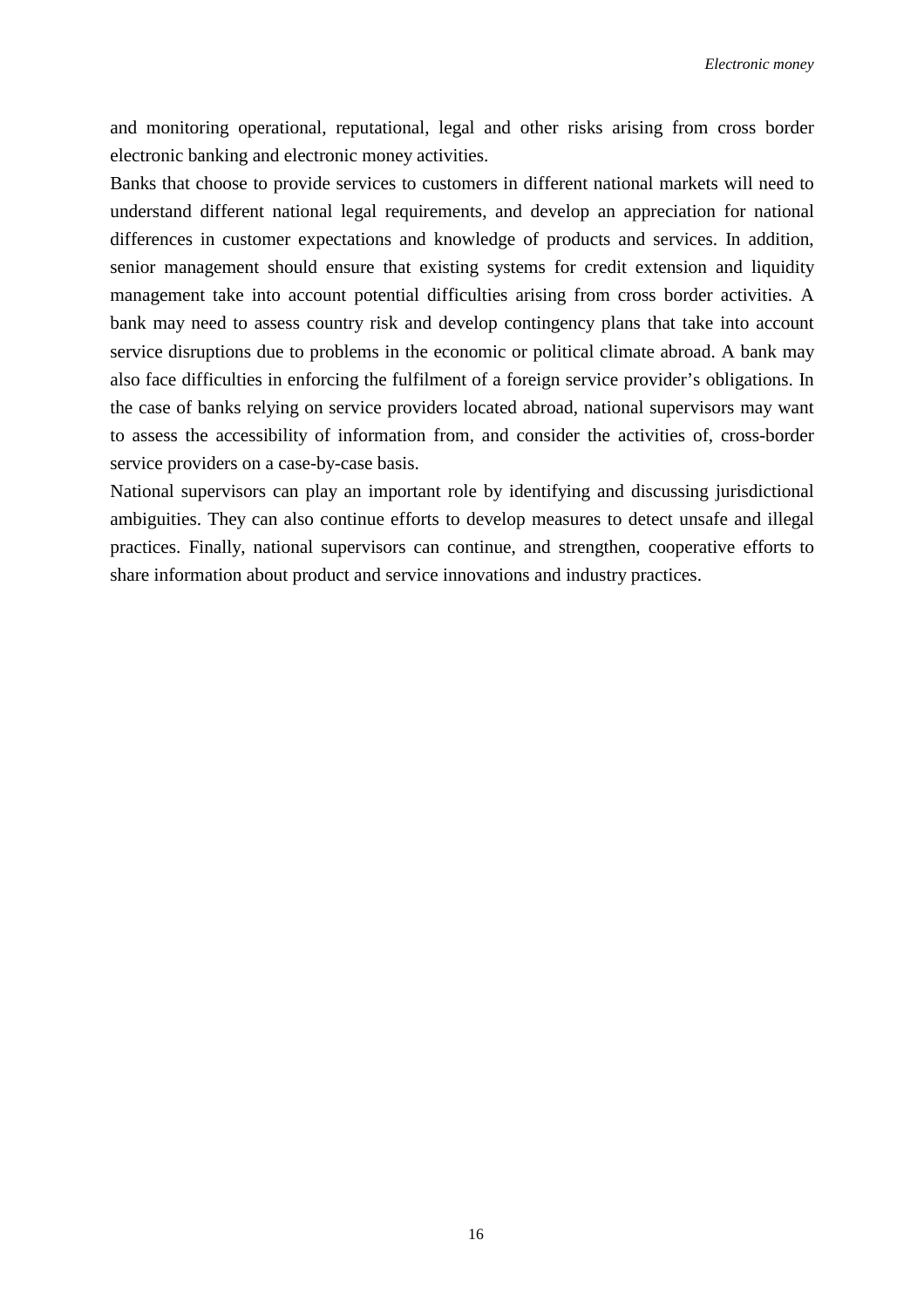## *ANNEX*

## **Examples of possible risks and risk management measures in retail electronic banking and electronic money**

The matrix below provides examples of possible risks banks may face in engaging in electronic banking and electronic money activities, and notes possible measures banks may use to manage such risks. The list is representative rather than exhaustive. The possible risk management measures should not be construed as a reflection of national or international supervisory policy.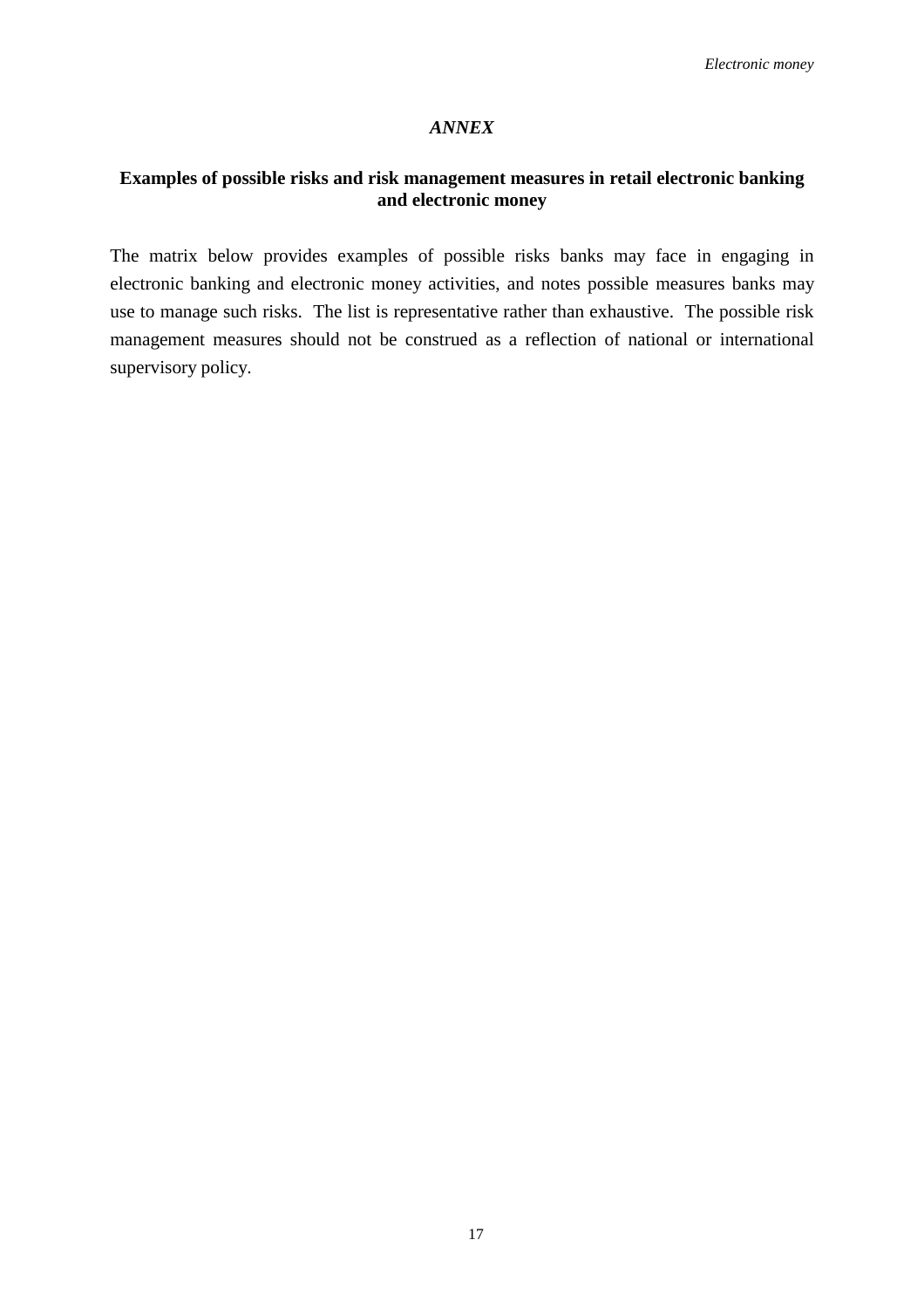# **Examples of possible risks and risk management measures in retail electronic banking and electronic money**

| <b>Examples of</b><br>possible risks | <b>Possible manifestation</b> | Potential effect on the banking<br>organisation | <b>Possible risk management measures</b> |
|--------------------------------------|-------------------------------|-------------------------------------------------|------------------------------------------|
|--------------------------------------|-------------------------------|-------------------------------------------------|------------------------------------------|

| <b>Operational risk</b>        |                                                                                                                                                                                                                                              |                                                                                                                                                                                                                                                                                                                                                                         |                                                                                                                                                                                                                                                                                                                                                                                                                     |  |
|--------------------------------|----------------------------------------------------------------------------------------------------------------------------------------------------------------------------------------------------------------------------------------------|-------------------------------------------------------------------------------------------------------------------------------------------------------------------------------------------------------------------------------------------------------------------------------------------------------------------------------------------------------------------------|---------------------------------------------------------------------------------------------------------------------------------------------------------------------------------------------------------------------------------------------------------------------------------------------------------------------------------------------------------------------------------------------------------------------|--|
| Unauthorized system<br>access. | Hacker gains entry to internal systems.<br>Confidential<br>information is<br>customer<br>intercepted by an unauthorized third party.<br>Virus injected into bank's system.<br>Bank's systems and data deliberately<br>corrupted and crashed. | Loss of data. Theft of, or tampering<br>with,<br>information.<br>customer<br>Disabling of a significant portion of<br>bank's internal computer system.<br>with<br>associated<br>repairing<br>Costs<br>system.<br>Perceived<br>insecurity<br>of<br>bank's<br>and<br>potential<br>adverse<br>systems<br>publicity.                                                        | Penetration<br>vulnerabilities.<br>testing<br>for<br>Surveillance to detect anomalies in usage.<br>Deployment<br>of<br>communication<br>security<br>firewalls,<br>measures<br>such<br>password<br>as<br>techniques,<br>encryption<br>and<br>management,<br>authorization<br>of<br>end-users.<br>proper<br>checking<br>Deploy<br>on-going<br>virus<br>and<br>monitoring of security measures in internal<br>systems. |  |
| Employee fraud.                | Employee alteration of data in order to<br>draw funds from general bank accounts,<br>and to obtain information from records.<br>Employee theft of smart cards.                                                                               | Costs associated with reimbursing<br>customer losses and with<br>reconstructing accurate data on<br>customers. Possible losses from<br>redeeming electronic money for<br>which no corresponding prepaid<br>funds were received. Customers may<br>perceive the bank as being<br>unreliable. A bank may face legal or<br>regulatory sanctions, and negative<br>publicity. | Develop policies for adequately screening<br>new employees. Institute internal controls,<br>including segregation of duties. External<br>auditing of employee performance. Proper<br>control over storage, manufacture, etc. of<br>smart cards.                                                                                                                                                                     |  |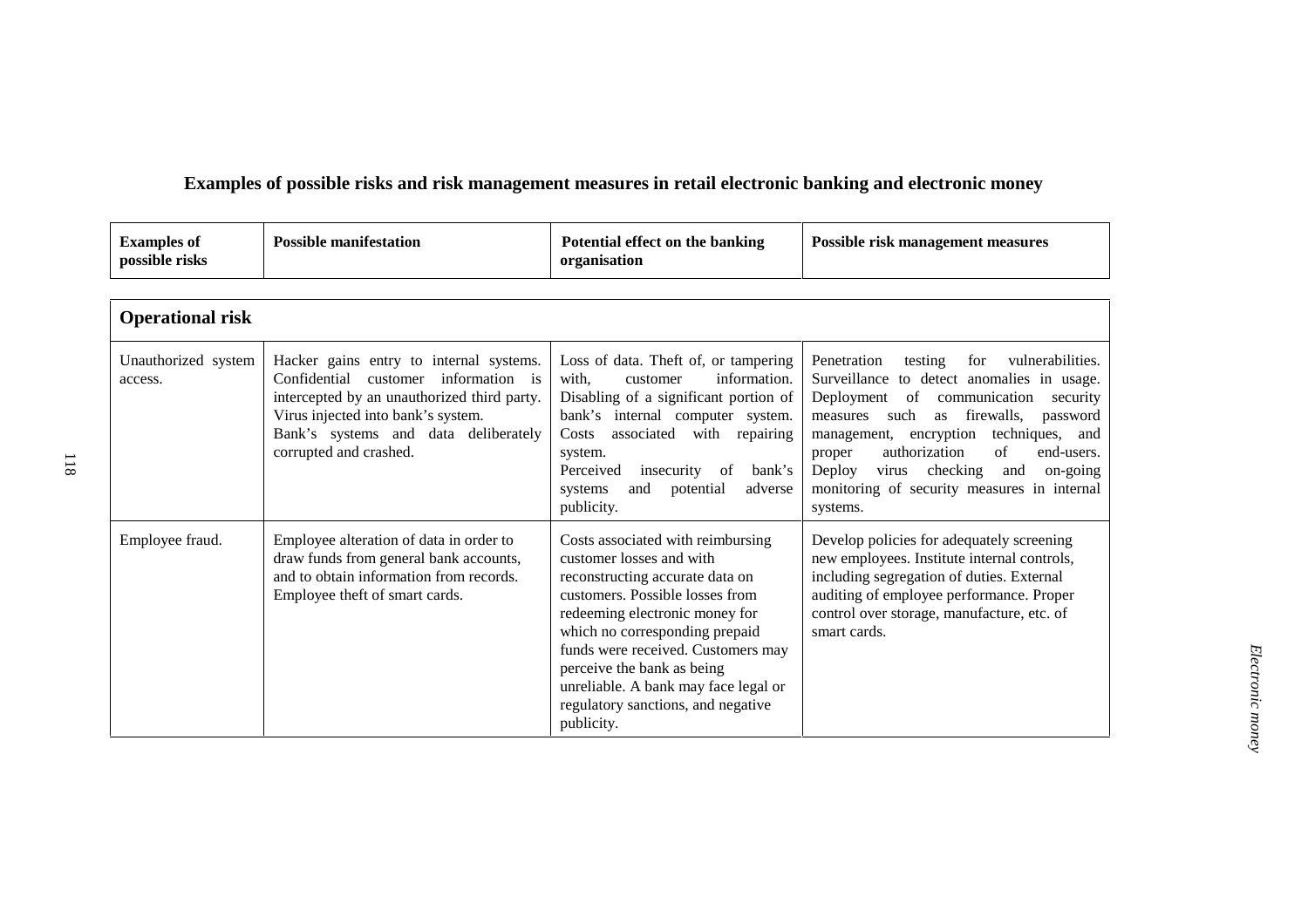| <b>Examples of</b><br>possible risks   | <b>Possible manifestation</b>                                                                                                                | Potential effect on the banking<br>organisation                                                                                                                             | <b>Possible risk management measures</b>                                                                                                                                                                                                                                                                                                                         |
|----------------------------------------|----------------------------------------------------------------------------------------------------------------------------------------------|-----------------------------------------------------------------------------------------------------------------------------------------------------------------------------|------------------------------------------------------------------------------------------------------------------------------------------------------------------------------------------------------------------------------------------------------------------------------------------------------------------------------------------------------------------|
| Counterfeiting of<br>electronic money. | Criminals alter or duplicate electronic<br>money products to obtain goods or funds<br>without proper payment.                                | A bank may be liable for the amount<br>of the falsified electronic money.<br>Possible costs associated with<br>repairing a compromised system.                              | On-line interaction with the issuer or central<br>operator; monitor and trace<br>individual<br>transactions; maintain cumulative records in a<br>central database; incorporate tamper-resistant<br>devices into stored-value cards and merchant<br>hardware; develop audit trails. Low load-<br>limits may make counterfeiting less attractive<br>for criminals. |
| Service provider risk.                 | Service provider may not deliver services<br>expected by the bank; deficiencies in<br>system or data integrity or reliability may<br>result. | Bank may be held accountable by<br>customers for service provider-<br>induced problems.                                                                                     | Undertake due diligence before entering into a<br>service provider contract. Construct service<br>provider contracts that establish performance<br>benchmarks, and address contingencies and<br>auditing provisions. Establish backup plans<br>with service provider; develop contingency<br>plans for contracting with alternative service<br>providers.        |
| Obsolescence of<br>systems.            | Delays or disruptions in processing<br>transactions. Deficiencies in system or data<br>integrity or reliability.                             | Adverse public reaction. Possible<br>legal repercussions as law suits could<br>result from erroneous transactions.<br>Costs associated with resolving<br>customer problems. | Regular review of capabilities of existing<br>hardware and software. Installation of an<br>accountability<br>that<br>system<br>assigns<br>responsibility for updates to systems and<br>equipment.                                                                                                                                                                |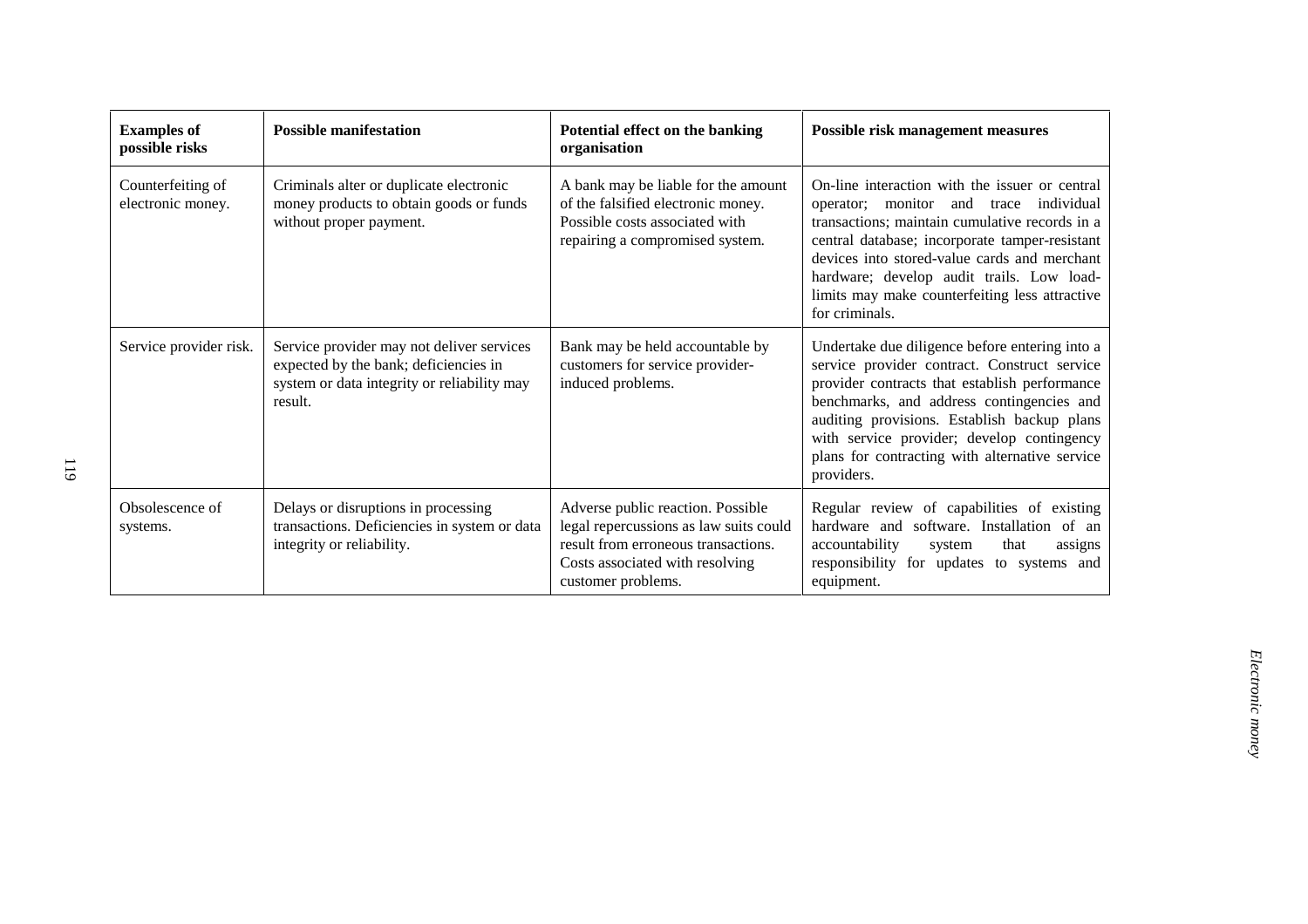| <b>Examples of</b><br>possible risks              | <b>Possible manifestation</b>                                                                                                                                                                                                                 | Potential effect on the banking<br>organisation                                                                                                               | Possible risk management<br>measures                                                                                                                                          |
|---------------------------------------------------|-----------------------------------------------------------------------------------------------------------------------------------------------------------------------------------------------------------------------------------------------|---------------------------------------------------------------------------------------------------------------------------------------------------------------|-------------------------------------------------------------------------------------------------------------------------------------------------------------------------------|
| Outdated staff and<br>management<br>expertise.    | Rapid technological change can mean that<br>management and staff at a bank are not<br>able to fully understand the nature of new<br>technology employed by the bank, or<br>technological upgrades provided by<br>service providers.           | Poor implementation of newer<br>technology. Inability to provide<br>ongoing support. Deficiencies in<br>system or data integrity or reliability.              | Develop corporate view of training as an<br>ongoing process. Design management and<br>staff training at the planning stage.                                                   |
| Inadequate customer<br>security practices.        | Customer use of personal information<br>(e.g., credit card numbers, bank account<br>numbers) in non-secure electronic<br>transmissions. Criminals could access<br>customer accounts using what should be<br>kept as confidential information. | Financial loss through unauthorized<br>transactions.                                                                                                          | Provide information to customers on the<br>importance of safeguarding information in<br>non-secure transactions. Incorporate security<br>measures into products and services. |
| Customer repudiation<br>of a transaction.         | Customer completes a transaction, but<br>denies transaction took place, and<br>demands reimbursement of funds.                                                                                                                                | Expenses incurred in proving that the<br>customer authorized the transaction.<br>Possible loss of funds if proof cannot<br>be produced.                       | Implement security measures that enhance<br>customer authentication, such as personal<br>identification<br>numbers.<br>Audit<br>trail for<br>transactions.                    |
| <b>Reputational risk</b>                          |                                                                                                                                                                                                                                               |                                                                                                                                                               |                                                                                                                                                                               |
| Significant,<br>widespread system<br>eficiencies. | their funds or<br>Customers'<br>access to<br>account information is impaired.                                                                                                                                                                 | Customers may discontinue use of<br>the product or the service. Directly<br>ffected customers leave the bank;<br>others follow if problems are<br>publicized. | Test systems before implementing. Develop<br>back-up facilities and contingency plans,<br>ncluding plans to address customer problems<br>during system disruptions.           |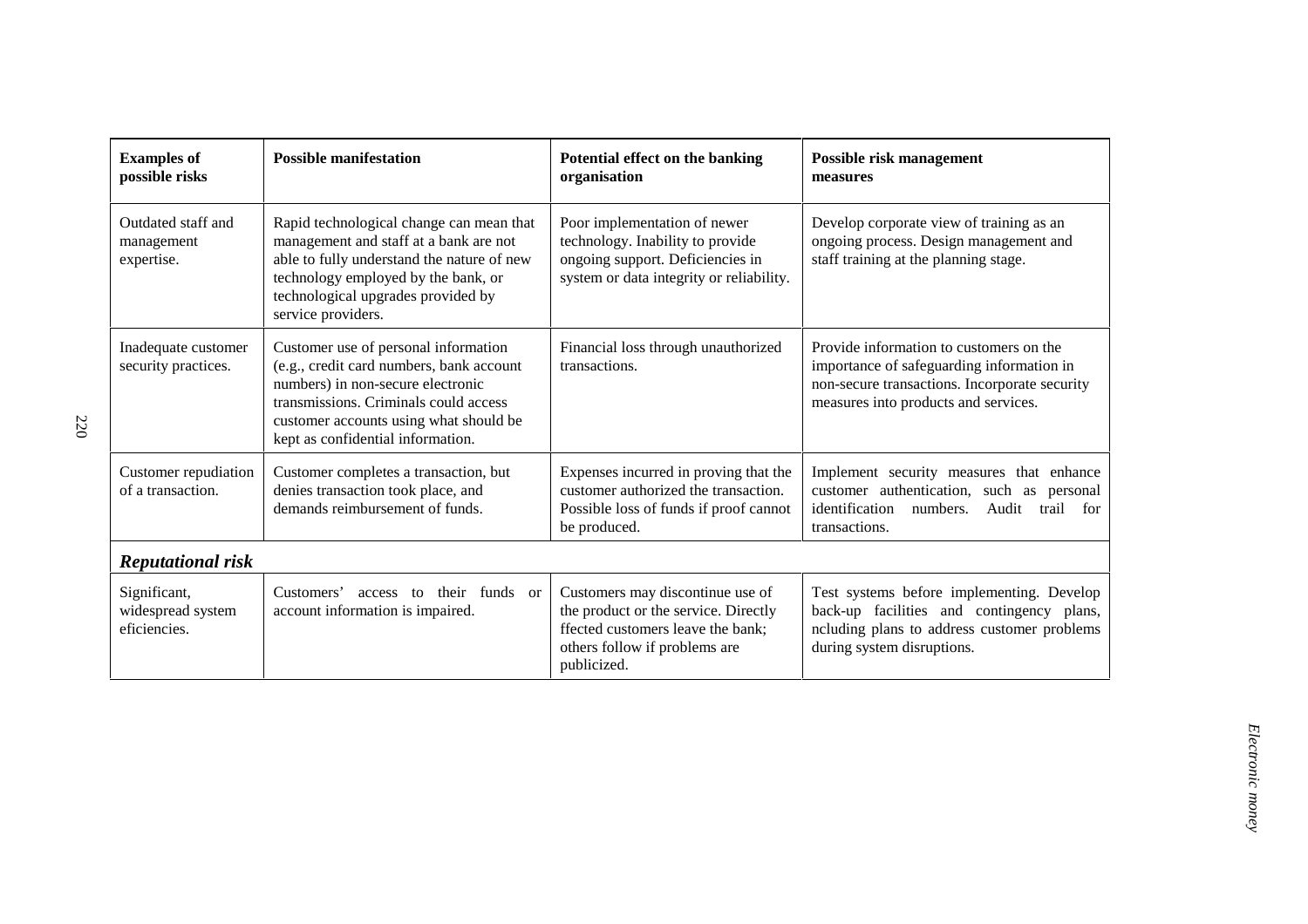| <b>Examples of</b><br>possible risks                                                                  | <b>Possible manifestation</b>                                                                                                                                                                | Potential effect on the banking<br>organisation                                                                                  | Possible risk management measures                                                                                                                                                                                                                                                                                                                                          |
|-------------------------------------------------------------------------------------------------------|----------------------------------------------------------------------------------------------------------------------------------------------------------------------------------------------|----------------------------------------------------------------------------------------------------------------------------------|----------------------------------------------------------------------------------------------------------------------------------------------------------------------------------------------------------------------------------------------------------------------------------------------------------------------------------------------------------------------------|
| A significant breach<br>of security.                                                                  | A virus is introduced into a bank's system,<br>causing significant system and data<br>integrity problems.<br>Hackers gain entry to internal systems.                                         | Customers may discontinue use of<br>the product or the service. Directly<br>affected customers leave the bank:<br>others follow. | Penetration testing, and other<br>appropriate<br>Develop<br>security<br>contingency<br>measures.<br>plans.<br>Deploy virus checking.                                                                                                                                                                                                                                       |
| Problems with, or<br>misuses of, same or<br>similar systems or<br>products by another<br>institution. | Customers view a given bank's electronic<br>money with suspicion in the wake of<br>problems by another bank.                                                                                 | Customers may leave the bank.                                                                                                    | Develop contingency plans.                                                                                                                                                                                                                                                                                                                                                 |
| Legal risk                                                                                            |                                                                                                                                                                                              |                                                                                                                                  |                                                                                                                                                                                                                                                                                                                                                                            |
| Uncertain or<br>abiguous<br>applicability of laws<br>and rules.                                       | inadvertently be in<br>bank may<br>A<br>noncmpliance with laws. Application of<br>established consumer compliance rules,<br>money-laundering rules, and signature<br>rules may be uncertain. | A bank may incur legal expenses, or<br>e subject to regulatory sanctions.                                                        | Ascertain areas of legal uncertainty prior to<br>comitting to electronic money or electronic<br>banking activities. Make careful judgments<br>about risk tolerance for legal uncertainties.<br>Perform<br>periodic<br>reviews.<br>compliance<br>interpretations from<br>regulatory<br>Request<br>authorities. Update compliance<br>training.<br>Develop contingency plans. |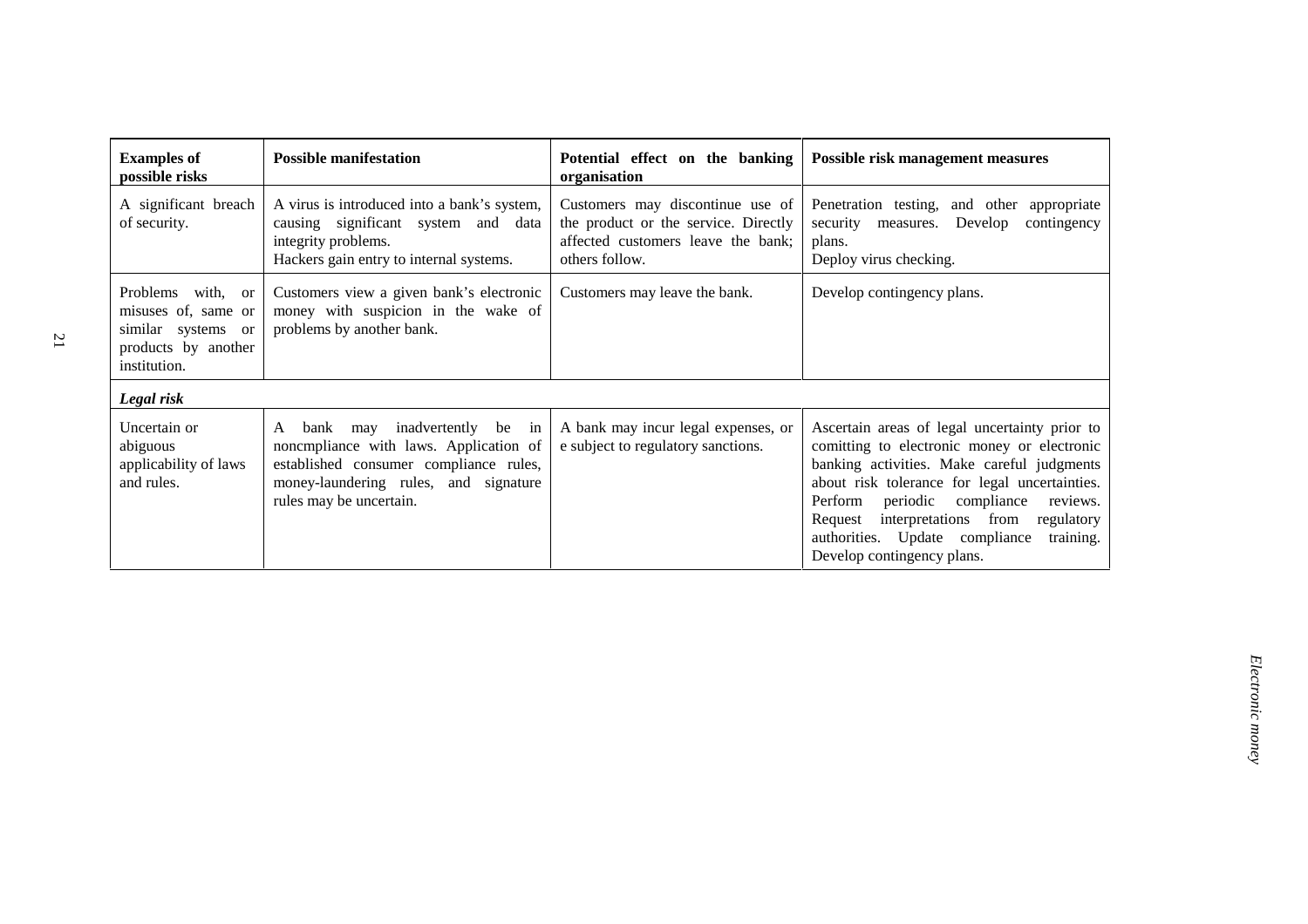| <b>Examples of</b><br>possible risks                     | <b>Possible manifestation</b>                                                                                                                                                                                                      | Potential effect on the banking<br>organisation                                                                                                                    | <b>Possible risk management measures</b>                                                                                                                                                                                                                                                                                                                                                                                                                   |
|----------------------------------------------------------|------------------------------------------------------------------------------------------------------------------------------------------------------------------------------------------------------------------------------------|--------------------------------------------------------------------------------------------------------------------------------------------------------------------|------------------------------------------------------------------------------------------------------------------------------------------------------------------------------------------------------------------------------------------------------------------------------------------------------------------------------------------------------------------------------------------------------------------------------------------------------------|
| Money laundering.                                        | A bank's electronic banking or electronic<br>money system may be misused by<br>customers who seek to engage in criminal<br>activity, including money laundering.                                                                   | Legal sanctions for noncompliance<br>with "know your customer" laws.                                                                                               | Design customer identification and screening<br>techniques. Develop audit trails. Design<br>policies and procedures to spot and report<br>suspicious activities. For electronic money,<br>low load limits may make money laundering<br>less attractive. Perform periodic compliance<br>reviews. Update compliance training. Develop<br>contingency plans.                                                                                                  |
| Inadequate disclosure<br>of information to<br>customers. | Customers may not fully understand what<br>their rights and obligations are, including,<br>for example, any dispute resolution<br>procedure. They may therefore take<br>inadequate precautions in using the<br>product or service. | Customer may bring legal suit<br>against the bank as a result of losses<br>or disputed transactions. A bank may<br>be subject to regulatory or legal<br>sanctions. | Ascertain appropriate disclosures in advance<br>of offering electronic money or electronic<br>banking activities. Train employees to be<br>aware of typical difficulties customers may<br>have. Carefully weigh costs and benefits of<br>disclosures beyond legal minimum in areas<br>where customer risks may arise. Design and<br>disseminate product information to the public.<br>Develop a process to periodically review<br>regulatory requirements. |
| Failure to protect<br>customer privacy.                  | A bank releases information profiling the<br>pattern of customer financial transactions<br>without customer authorization.                                                                                                         | Litigation expenses incurred by bank<br>if law suits are filed by customers.<br>Bank may face legal or regulatory<br>sanctions.                                    | Review privacy protection policies. Train<br>employees in privacy protection procedures.<br>Deploy security measures. Perform periodic<br>compliance reviews. Update compliance<br>training.                                                                                                                                                                                                                                                               |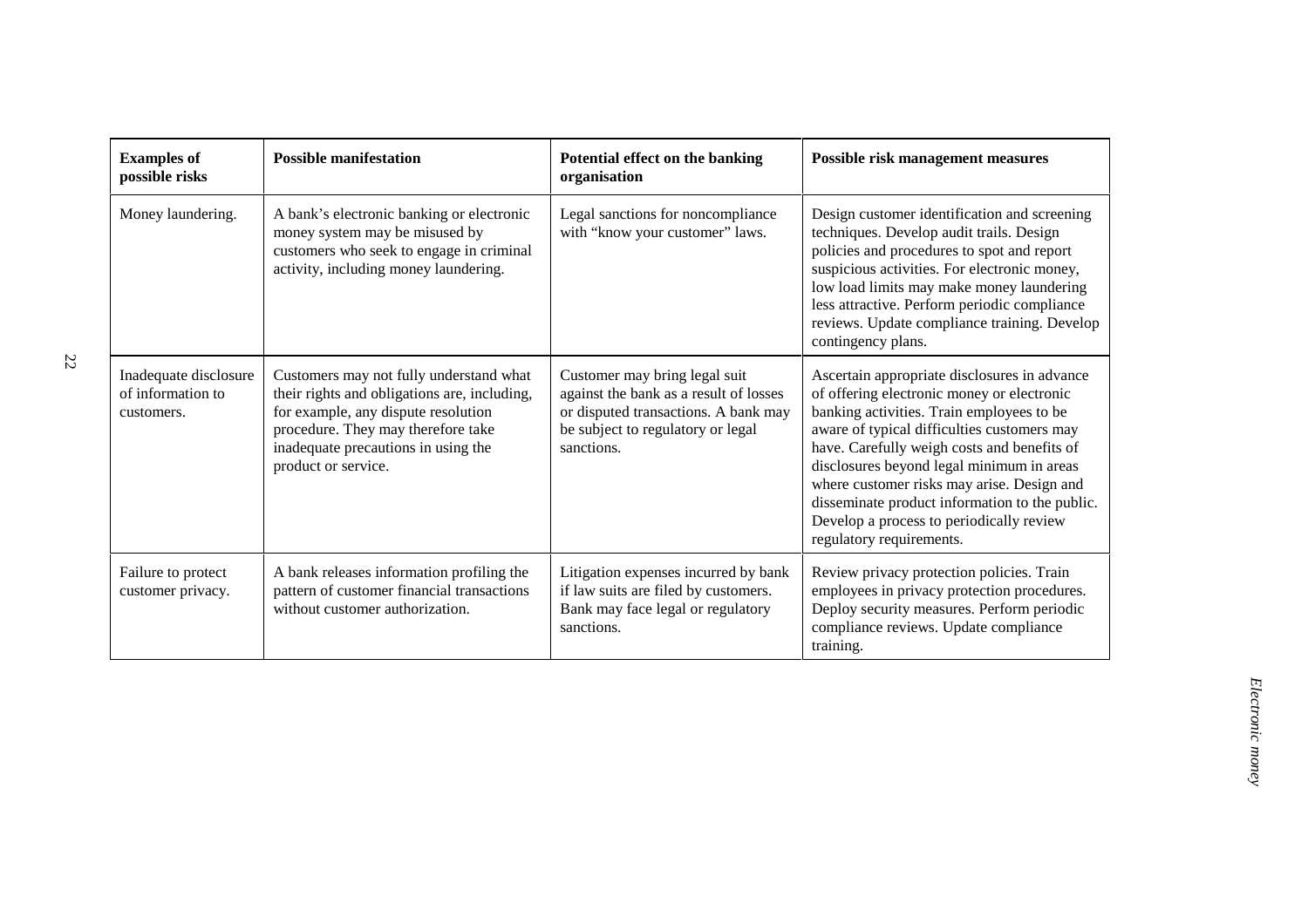| <b>Examples of</b><br>possible risks   | <b>Possible manifestation</b>                                                                                                                                                                                                                                                                                                                                                                 | Potential effect on the banking<br>organisation                                                                                                                                                                                  | Possible risk management measures                                                                                                                                                                                                                                                                                                                                                                      |
|----------------------------------------|-----------------------------------------------------------------------------------------------------------------------------------------------------------------------------------------------------------------------------------------------------------------------------------------------------------------------------------------------------------------------------------------------|----------------------------------------------------------------------------------------------------------------------------------------------------------------------------------------------------------------------------------|--------------------------------------------------------------------------------------------------------------------------------------------------------------------------------------------------------------------------------------------------------------------------------------------------------------------------------------------------------------------------------------------------------|
| Problems at a linked<br>Internet site. | A bank may link its web site to web sites<br>of entities offering complementary<br>products. The linked site may disappoint<br>or defraud a bank customer.                                                                                                                                                                                                                                    | The bank could face litigation from<br>the customer.                                                                                                                                                                             | Fully understand the legal repercussion, and<br>security risks, of linking to other web sites.<br>Make appropriate consumer disclosures to<br>prevent consumer confusion over the role of<br>the bank, or the insured status of products<br>offered at linked sites. Do not make<br>representations on bank's site regarding the<br>quality of the goods or services available at<br>the linked sites. |
| Certificate authority<br>risk.         | Forged certificates are issued in the bank's<br>name, defrauding customers. Certificates<br>are issued to persons posing as bank<br>customers without adequate identity<br>verification.                                                                                                                                                                                                      | Costs associated with revoking and<br>reissuing compromised certificates.<br>Parties relying on a forged or<br>fraudulently obtained certificate may<br>bring lawsuits against the bank.<br>Negative reputational repercussions. | Implement appropriate security measures and<br>controls.                                                                                                                                                                                                                                                                                                                                               |
| Exposure to foreign<br>jurisdictions.  | A bank offering services over the Internet<br>may attract customers from other<br>countries, causing the bank to be subject to<br>different legal or regulatory requirements.<br>Ambiguities about jurisdictional<br>responsibilities of different national<br>authorities. Bank-issued or distributed<br>electronic money may be used outside the<br>country in which the bank is chartered. | A bank may be in noncompliance<br>with laws or regulations outside its<br>home country. A bank may incur<br>unanticipated legal expenses.                                                                                        | Ascertain the extent to which its electronic<br>money and electronic banking activities are<br>likely to be used across borders, and make<br>careful judgments on the bank's ability to<br>respond to legal and jurisdictional<br>uncertainties. Train personnel about different<br>national legal and regulatory environments.                                                                        |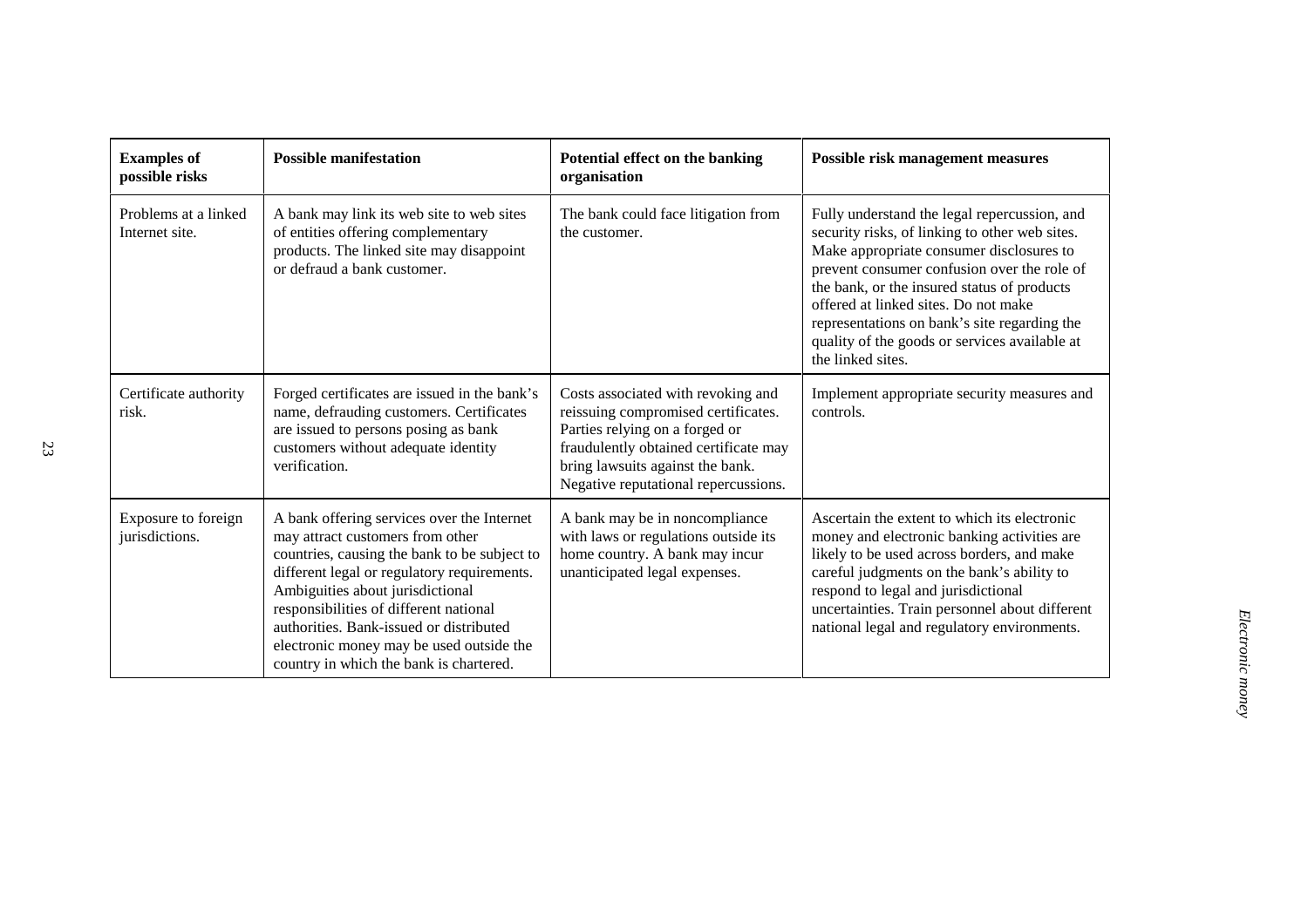| <b>Examples of</b>                                                       | <b>Possible manifestation</b>                                                                                                                    | Potential effect on the banking                                                                                                                                                                                                                                                                                                 | Possible risk management measures                                                                                                                                                                          |
|--------------------------------------------------------------------------|--------------------------------------------------------------------------------------------------------------------------------------------------|---------------------------------------------------------------------------------------------------------------------------------------------------------------------------------------------------------------------------------------------------------------------------------------------------------------------------------|------------------------------------------------------------------------------------------------------------------------------------------------------------------------------------------------------------|
| possible risks                                                           |                                                                                                                                                  | organisation                                                                                                                                                                                                                                                                                                                    |                                                                                                                                                                                                            |
| Credit risk                                                              |                                                                                                                                                  |                                                                                                                                                                                                                                                                                                                                 |                                                                                                                                                                                                            |
| Default of borrowers<br>who applied for<br>credit via remote<br>banking. | Bank may approve extension of credit to<br>customers outside its normal market where<br>data are not available, or are costly to<br>obtain.      | Unanticipated provisioning for non-<br>performing loans may be necessary.                                                                                                                                                                                                                                                       | Ensure that evaluation of creditworthiness of<br>remote banking customers is in line with<br>traditional requirements. Audit lending<br>decisions and procedures.                                          |
| Default of an<br>electronic money<br>issuer.                             | Issuer may become insolvent while the<br>bank holds electronic money for resale to<br>customers or for redemption.                               | A bank may have to use its own<br>funds to redeem electronic money<br>held by its customers in the event of<br>issuer default.                                                                                                                                                                                                  | Perform due diligence on any issuing entity<br>prior to participating in an electronic money<br>system. Monitor the financial condition of the<br>issuer. Develop contingency plans in case of<br>default. |
| <b>Liquidity risk</b>                                                    |                                                                                                                                                  |                                                                                                                                                                                                                                                                                                                                 |                                                                                                                                                                                                            |
| Illiquidity of<br>electronic money<br><i>issuer.</i>                     | A sudden increase in demand for<br>redemption of electronic money. May be a<br>problem for banks that specialise in<br>electronic money schemes. | Bank may incur losses as it seeks to<br>generate more costly sources of<br>funds. If public perceives liquidity<br>problems there may be a more<br>widespread withdrawal of deposits or<br>redemption of electronic money.<br>Failure to meet redemption demands<br>in a timely manner could also lead to<br>reputation damage. | Invest funds in liquid assets. Develop a<br>monitoring system on usage. Conduct regular<br>and comprehensive audits.                                                                                       |